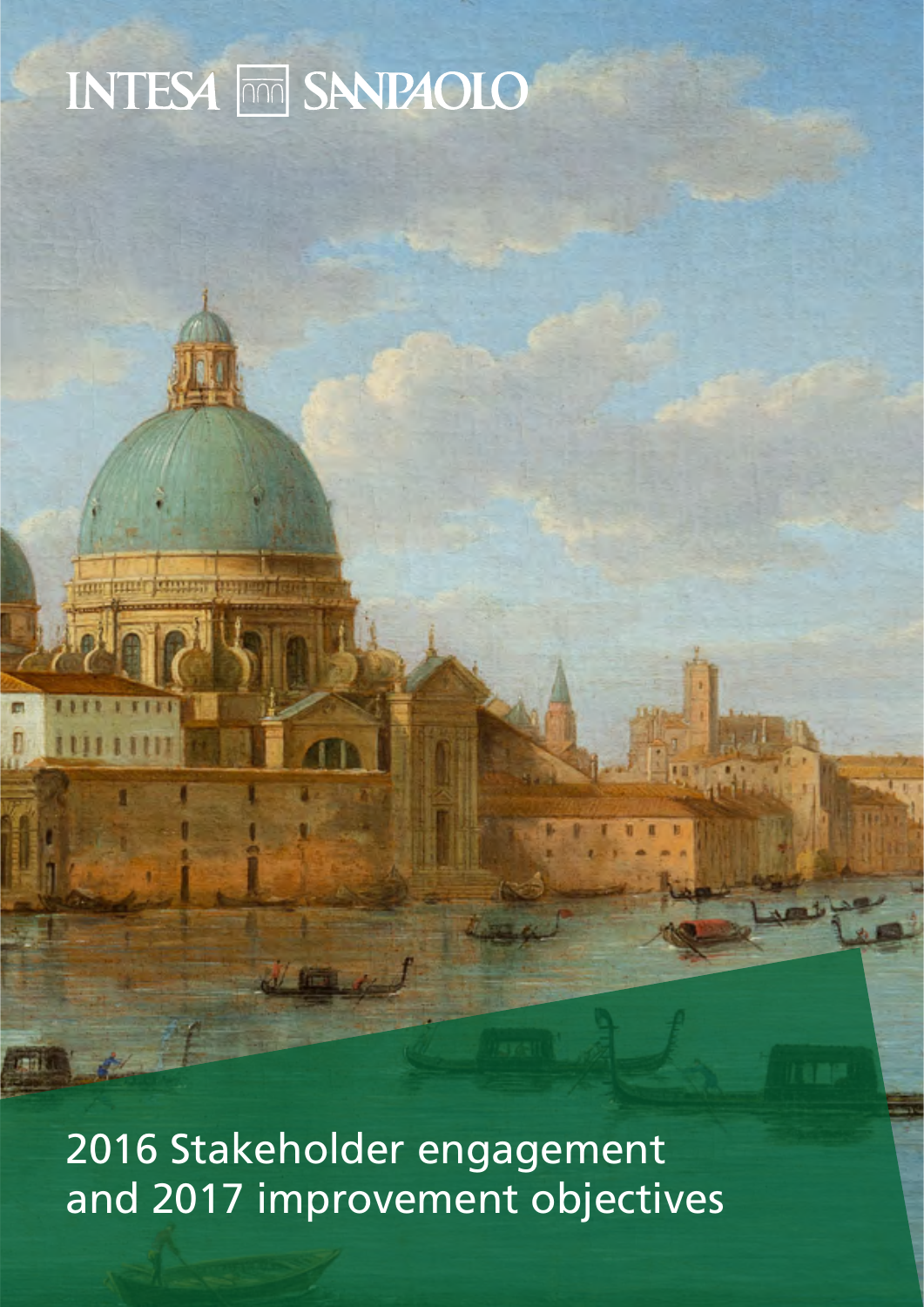# **LEGEND**

[i] Links to internet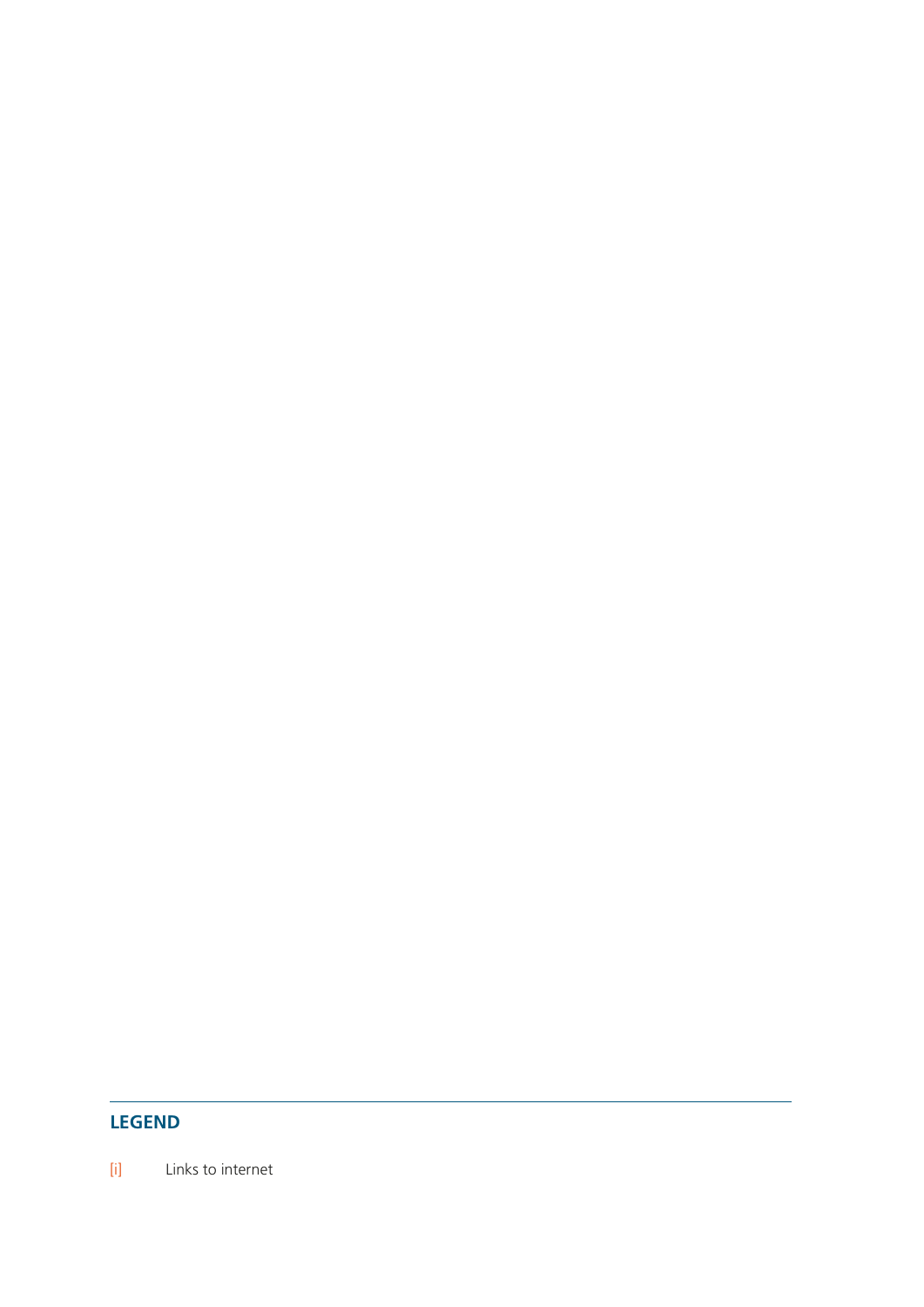# TABLE OF CONTENTS

|     | <b>1. THE GROUP'S STAKEHOLDER MAP</b>                     | 3               |
|-----|-----------------------------------------------------------|-----------------|
|     | 2. THE MATRIX OF MATERIAL ISSUES                          | 4               |
|     | 3. STAKEHOLDER ENGAGEMENT INITIATIVES IMPLEMENTED IN 2016 | 5               |
| 31  | <b>PROTECTION OF SOLIDITY AND PROFITABILITY</b>           | $\overline{7}$  |
| 32  | <b>BUSINESS RISKS MANAGEMENT</b>                          | 8               |
| 33  | INTEGRITY AND RIGOUR IN CORPORATE CONDUCT                 | 10 <sup>1</sup> |
|     | 3.4 HUMAN RESOURCES DEVELOPMENT AND MANAGEMENT            | 11              |
|     | 3.5 OFFERING A VALUED SERVICE TO CUSTOMERS                | 13              |
|     | 3.6 ACCESS TO CREDIT AND SAVINGS MANAGEMENT               | 15              |
|     | 3.7 CLIMATE CHANGE                                        | 17              |
| 3 R | RESPONSIBLE MANAGEMENT OF THE SUPPLY CHAIN                | 19              |
| 39  | <b>RELATIONS WITH THE COMMUNITY</b>                       | 20              |
|     | <b>4. MULTI-STAKEHOLDER FORUMS</b>                        | 21              |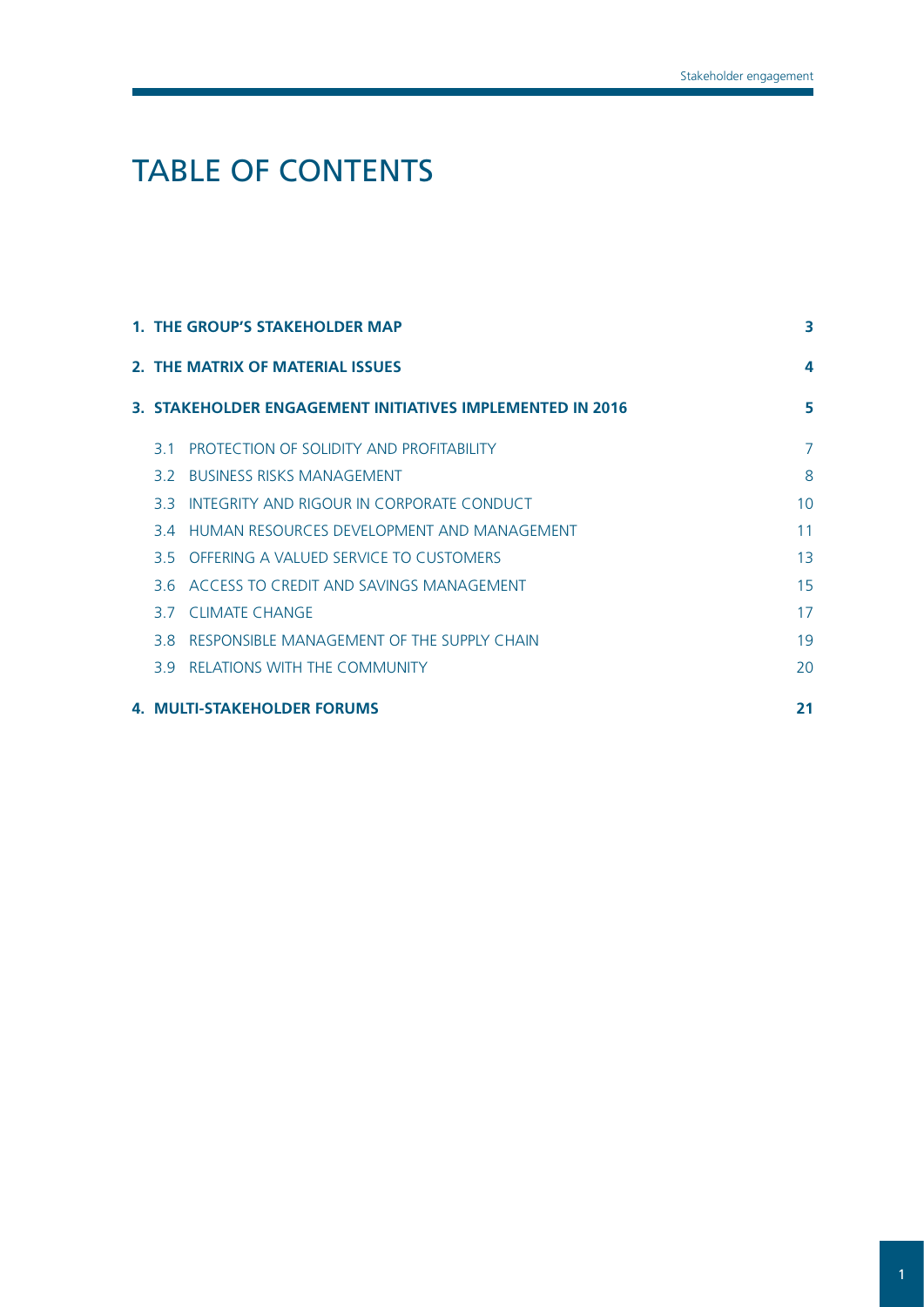Since 2007, Intesa Sanpaolo's attention to the quality of relations with internal and external stakeholders, in order to understand their different perspectives and needs and adapt its service model, has taken the shape of specific engagement initiatives. Their implementation follows the practices defined by the reference standard (AA1000SES Stakeholder Engagement Standard - 2015 version) by the use of operating tools that are essential to the success of the various phases of the process, such as stakeholder mapping and the selection of the engagement methods.

In this perspective, a structured engagement process of the Bank's stakeholders was also put in place in 2016, in order to gather the issues considered as priorities, the perception and level of satisfaction with regard to the Bank's work. The Corporate Social Responsibility Sub-department (CSR) organised surveys, forums and focus groups on social and environmental responsibility issues and collaborated to include sustainability matters in the surveys conducted by the other corporate structures that manage directly the relations with specific stakeholder categories (such as the Customer Experience Department, the Consumer Associations Relationship Office, the Investor Relations Sub-department, and the Industrial Relations Department).

Over the years, this way of working has led to consider sustainability matters as an area of relevance and involvement on a par with ordinary and institutionalised matters, with the goal of increasingly integrating them into the business strategies.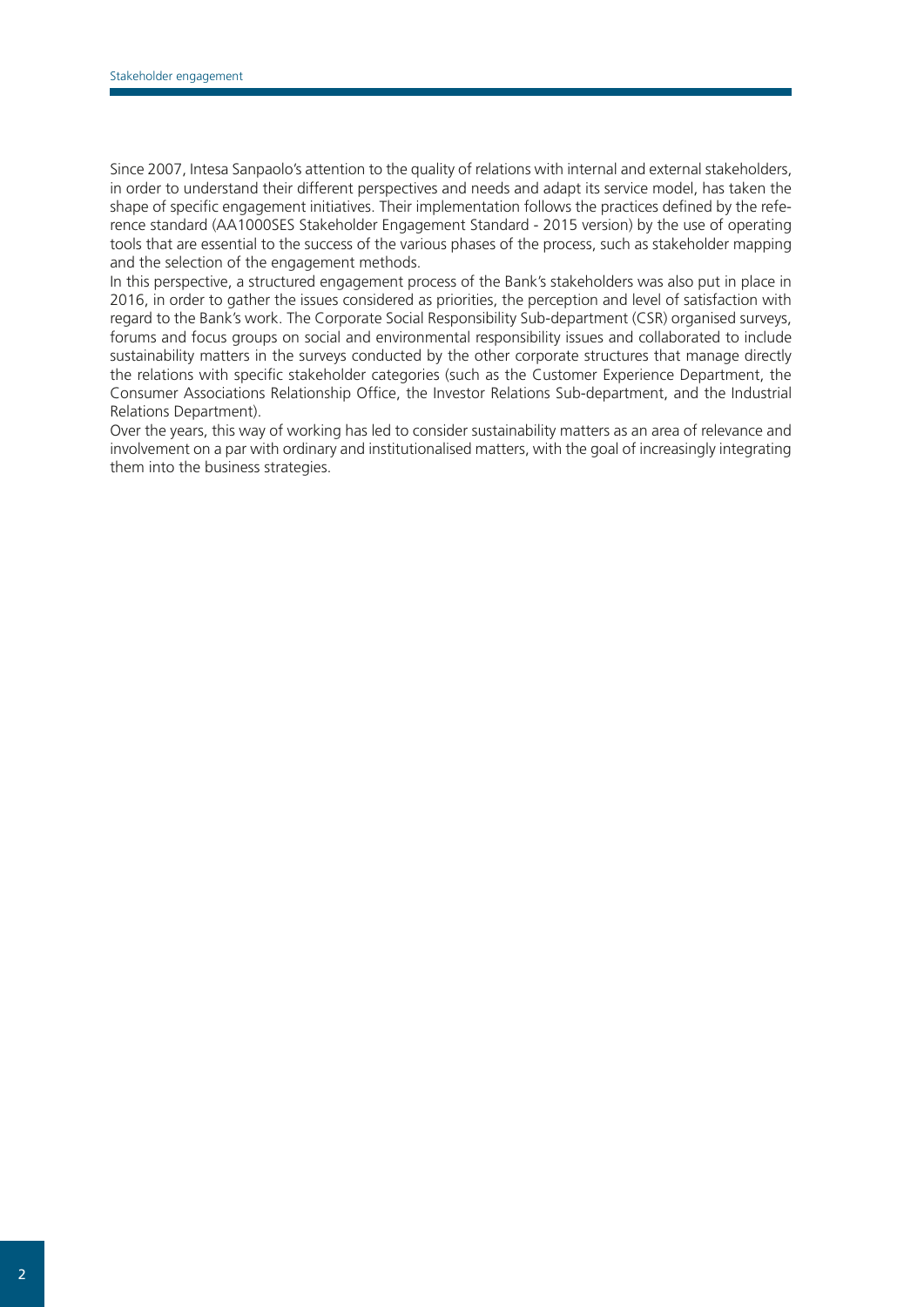# <span id="page-4-0"></span>1 THE GROUP'S STAKEHOLDER MAP

The stakeholder map (see figure 1) summarises the framework of Intesa Sanpaolo's stakeholders representing different interests (economic, social, environmental) and the community in general, with whom the Group undertook specific commitments, considering needs and expectations, balancing and integrating them into company strategy.



*Figure 1 - Intesa Sanpaolo stakeholder map*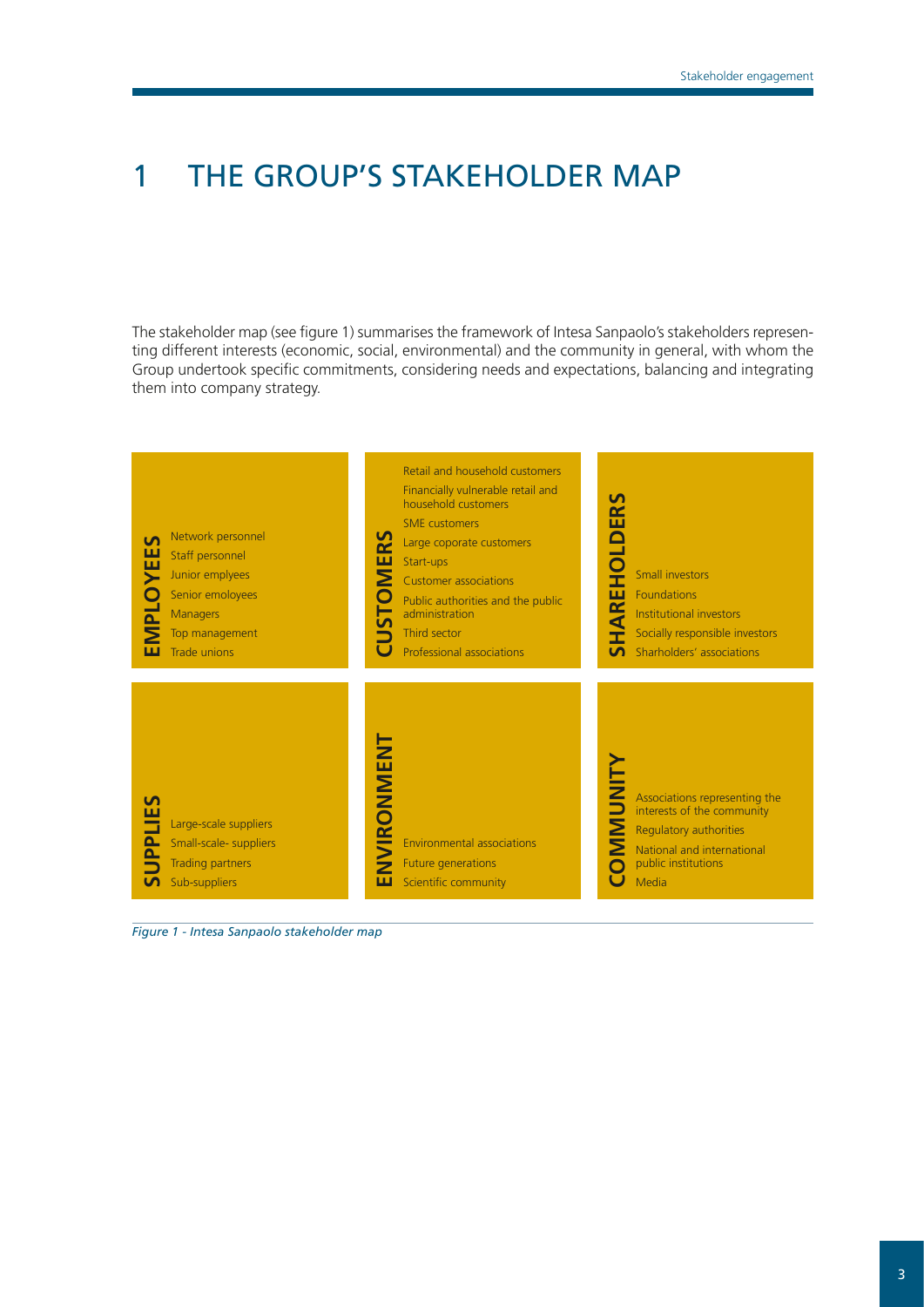# <span id="page-5-0"></span>2 THE MATRIX OF MATERIAL ISSUES

The materiality matrix presents the issues that are relevant to Intesa Sanpaolo. The priority given is the outcome of an evaluation process presented in the Sustainability Report 2016 [\[i\]](http://www.group.intesasanpaolo.com/scriptIsir0/si09/contentData/view/BILANCIO_SOCIALE_2016_eng.pdf?id=CNT-05-00000004D70E3&ct=application/pdf) (see the chapter "Materiality analysis" on page 21) which takes into account the relevance of the topic in relation to the business strategies and the representativeness thereof in terms of interests and expectations from stakeholders: these two aspects are then represented in the two axes of the Materiality Matrix.



*Figure 3 - 2016 Materiality Matrix*

The priority areas for 2016, of which the Sustainability Report provides a detailed account on the management methods, projects and actions implemented, significant indicators and objectives, including in relation to the Business Plan, are:

- **Protection of solidity and profitability**
- **Business Risk Management**
- Access to credit and savings management
- Integrity and rigour in corporate conduct
- **Offering a valued service to customers**
- Human resource development and management
- **Climate exchange**

Relations with suppliers and the community do not qualify as material issues, but Intesa Sanpaolo recognises their high social and environmental value and therefore provides detailed disclosures on the website (Suppliers [\[i\]](http://www.group.intesasanpaolo.com/scriptIsir0/si09/sostenibilita/eng_fornitori.jsp) and Community [\[i\]\)](http://www.group.intesasanpaolo.com/scriptIsir0/si09/sostenibilita/eng_comunita.jsp) and in single-theme papers.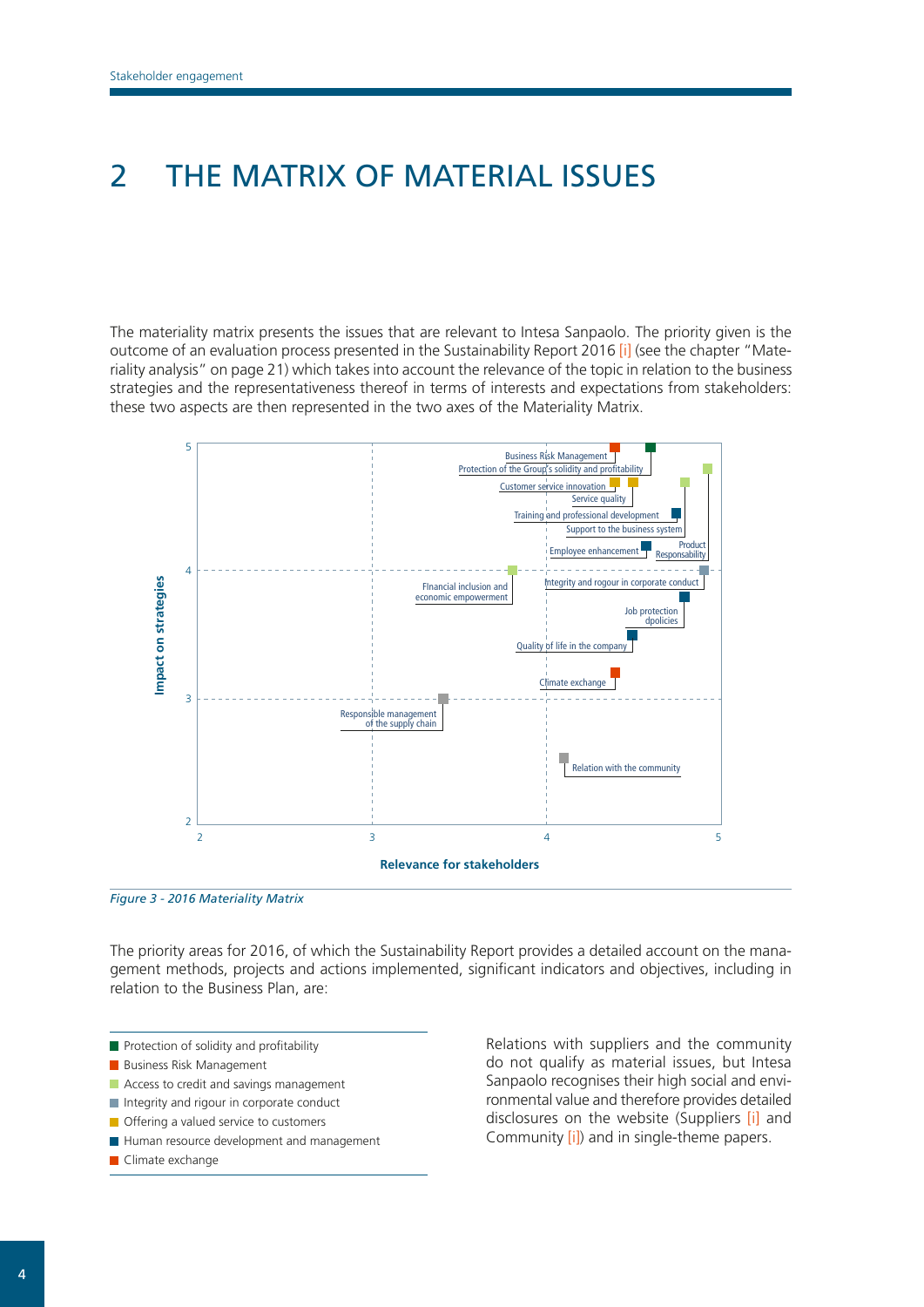# <span id="page-6-0"></span>3 STAKEHOLDER ENGAGEMENT INITIATIVES IMPLEMENTED IN 2016

# The table below shows the initiatives implemented in 2016.

| <b>EMPLOYEES</b>                                                |                                                                                                                                                                                                                                                                                                                                                                                                                                                                                                                                                                                                                                         |                                                                                                                                                                                                                                                                                                                                                                                                                                                                                                                                                                                                                                                                                                                                                                                                                                                                                                                                      |
|-----------------------------------------------------------------|-----------------------------------------------------------------------------------------------------------------------------------------------------------------------------------------------------------------------------------------------------------------------------------------------------------------------------------------------------------------------------------------------------------------------------------------------------------------------------------------------------------------------------------------------------------------------------------------------------------------------------------------|--------------------------------------------------------------------------------------------------------------------------------------------------------------------------------------------------------------------------------------------------------------------------------------------------------------------------------------------------------------------------------------------------------------------------------------------------------------------------------------------------------------------------------------------------------------------------------------------------------------------------------------------------------------------------------------------------------------------------------------------------------------------------------------------------------------------------------------------------------------------------------------------------------------------------------------|
|                                                                 | <b>Listening method</b>                                                                                                                                                                                                                                                                                                                                                                                                                                                                                                                                                                                                                 | <b>Issues discussed</b>                                                                                                                                                                                                                                                                                                                                                                                                                                                                                                                                                                                                                                                                                                                                                                                                                                                                                                              |
| Employees                                                       | . Climate survey Involving the professional<br>areas, Italian middle managers, executives,<br>international Banks (all professional categories);<br>• 1 focus group with the area managers.                                                                                                                                                                                                                                                                                                                                                                                                                                             | • Group reputation, Brand value and perception of the<br>Bank from the external environment and the customer<br>base:<br>• occupational health and safety;                                                                                                                                                                                                                                                                                                                                                                                                                                                                                                                                                                                                                                                                                                                                                                           |
| Trade unions                                                    | • 1 focus groups.                                                                                                                                                                                                                                                                                                                                                                                                                                                                                                                                                                                                                       | • responsible sales and transparency and clarity in                                                                                                                                                                                                                                                                                                                                                                                                                                                                                                                                                                                                                                                                                                                                                                                                                                                                                  |
| Collaboratori<br>della Divisione<br>Banche estere               | . Web-focus on Intesa Sanpaolo's Code of<br>Ethics.                                                                                                                                                                                                                                                                                                                                                                                                                                                                                                                                                                                     | communications with the customer;<br>· quality of the products and services offered, competence<br>and professionalism in the relationship between the<br>customers and the Bank, innovation and multichannel<br>integration;<br>· employee development and professional training and<br>development;                                                                                                                                                                                                                                                                                                                                                                                                                                                                                                                                                                                                                                |
|                                                                 |                                                                                                                                                                                                                                                                                                                                                                                                                                                                                                                                                                                                                                         | · quality of life at the company: welfare and work-life<br>balance;<br>• diversity management and inclusion;<br>• issues on the implementation of the principles and values                                                                                                                                                                                                                                                                                                                                                                                                                                                                                                                                                                                                                                                                                                                                                          |
| <b>CUSTOMERS</b>                                                |                                                                                                                                                                                                                                                                                                                                                                                                                                                                                                                                                                                                                                         | of the Code of Ethics by international subsidiary Banks.                                                                                                                                                                                                                                                                                                                                                                                                                                                                                                                                                                                                                                                                                                                                                                                                                                                                             |
| <b>SME Customers</b>                                            | • Calculation of the Net Promoter Score (NPS):                                                                                                                                                                                                                                                                                                                                                                                                                                                                                                                                                                                          | • Analysis of the main promotion and attack issues, their                                                                                                                                                                                                                                                                                                                                                                                                                                                                                                                                                                                                                                                                                                                                                                                                                                                                            |
|                                                                 | 50,000 SME customers involved;<br>• SME benchmark calculation: 8,000 telephone<br>interviews with companies in Italy.                                                                                                                                                                                                                                                                                                                                                                                                                                                                                                                   | relevance and impact on the NPS;<br>• calculation of Intesa Sanpaolo's competitive positioning<br>in terms of NPS and SME customer satisfaction in the<br>different areas where the Bank operates;                                                                                                                                                                                                                                                                                                                                                                                                                                                                                                                                                                                                                                                                                                                                   |
|                                                                 |                                                                                                                                                                                                                                                                                                                                                                                                                                                                                                                                                                                                                                         | • quality and innovation of the service to SME customers.                                                                                                                                                                                                                                                                                                                                                                                                                                                                                                                                                                                                                                                                                                                                                                                                                                                                            |
| Retail and<br>Personal<br>Customers and<br><b>SME Customers</b> | . Calculation of the Net Promoter Score<br>(NPS): 3.9 million retail customers and SME<br>customers involved;<br>• customer experience surveys on the major<br>touchpoints (around 20) used by customers to<br>relate to the Bank: about 2 mln retail, personal<br>and SME customers;<br>• customer experience measurement on internal<br>customers that involved nearly 40,000<br>colleagues;<br>• analysis of the needs through surveys that<br>involved the Bank's customers and prospects;<br>· participation in thematic observatories;<br>· Mystery shopping in 480 retail and personal<br>branches and 475 on the Online Branch. | • Analysis of the main promotion and attack issues, their<br>relevance and impact on the NPS;<br>• surveys to investigate the level of experience encountered<br>by the customer through all channels of interaction with<br>the Bank;<br>• customer experience enhancement by analysing their<br>perception in order to improve the products and services<br>provided;<br>• customer service, quality and innovation: quality of the<br>products, relations with customers and digital experience;<br>• customer experience enhancement by analysing the<br>perception in terms of usefulness, simplicity and<br>efficiency of the products and services;<br>· detection of areas of unmet needs for the different<br>customer segments;<br>· identification of evolutionary trends in consumer<br>behaviours;<br>· surveys on physical and online branches in order to<br>evaluate and improve the quality of the service offered. |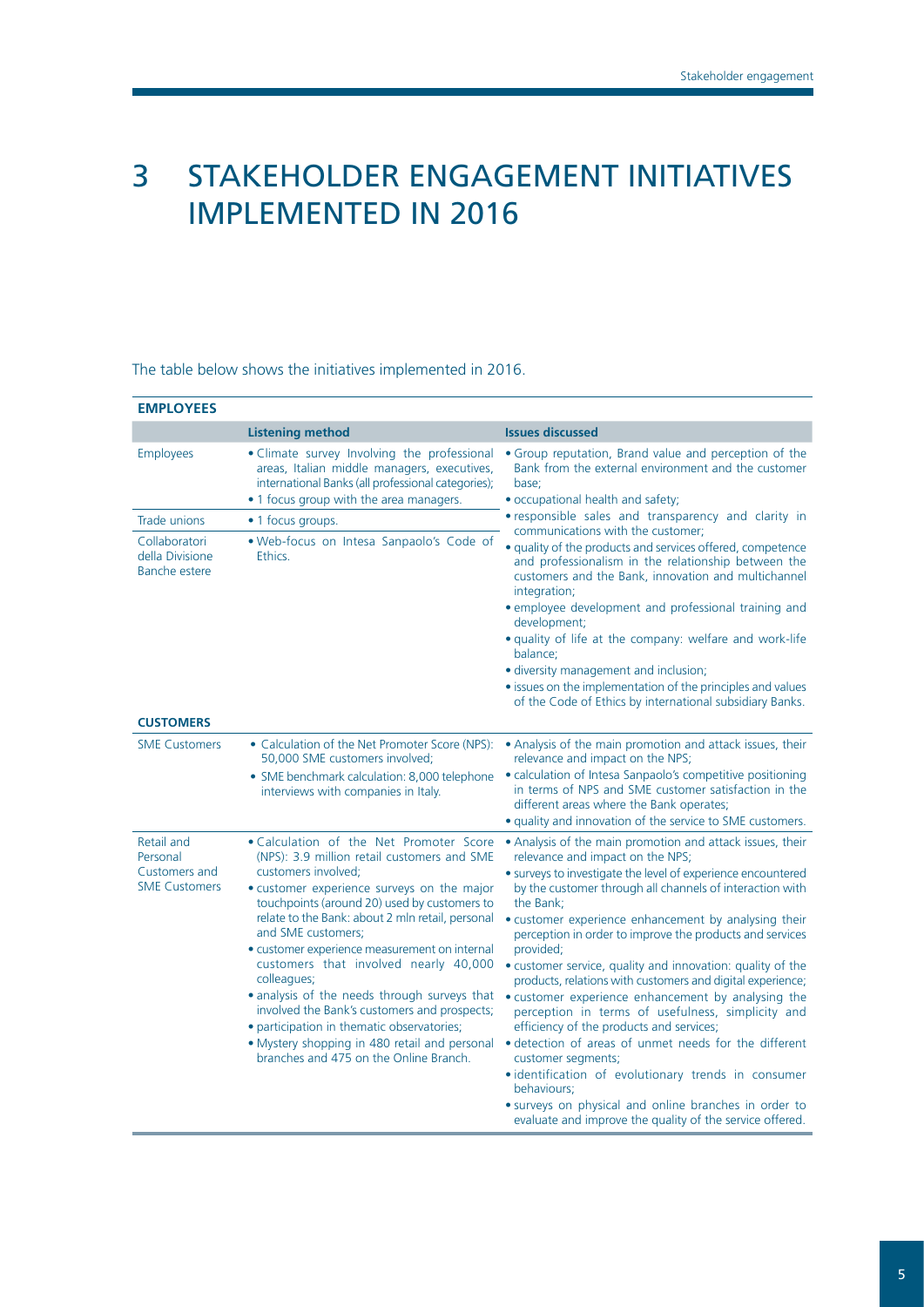|                                                                              | <b>Listening method</b>                                                                                                                                                                                            | <b>Issues discussed</b>                                                                                                                                                                                                                                                                                                                                                                                                                                                                                                                                                                                                                                      |
|------------------------------------------------------------------------------|--------------------------------------------------------------------------------------------------------------------------------------------------------------------------------------------------------------------|--------------------------------------------------------------------------------------------------------------------------------------------------------------------------------------------------------------------------------------------------------------------------------------------------------------------------------------------------------------------------------------------------------------------------------------------------------------------------------------------------------------------------------------------------------------------------------------------------------------------------------------------------------------|
| <b>Third Sector</b><br>Customers                                             | <b>Customer Satisfaction Survey:</b><br>• 8 Focus Groups and 5 interviews;<br>· 2,000 telephone interviews.                                                                                                        | • Analysis of the satisfaction and experience of customers<br>belonging to the third sector and identification of the<br>drivers behind the satisfaction, with a view to improving<br>the service offered.                                                                                                                                                                                                                                                                                                                                                                                                                                                   |
| Corporate<br>Customers,<br>Start-ups and<br><b>Innovative SMEs</b>           | Two Multistakeholder Forums:<br>· Banca dei Territori Lombardy Governance<br>Centre: 21 participants;<br>· Banca dei Territori Campania, Basilicata,<br>Calabria and Puglia Governance Centre: 26<br>participants. | • Adoption of creditworthiness assessment systems with<br>elements of social and environmental sustainability;<br>. support to the business system, in particular the<br>strengthening of companies' competitive ability to<br>foster innovation, the generational transition and the<br>emergence of new entrepreneurship, dimensional<br>growth and internationalisation, as well as the creation<br>of networks and forms of business aggregation;<br>· multichannel integration and innovative services to aid<br>companies in networking. Provision of products and<br>services to promote businesses and solutions with a low<br>environmental impact. |
| Large companies                                                              | . 2 online surveys involving a total of 669 large<br>companies.                                                                                                                                                    | . Verification of counting, payment and procurement of<br>valuables services;<br>• Verification of Acquiring services <sup>1</sup>                                                                                                                                                                                                                                                                                                                                                                                                                                                                                                                           |
| International<br><b>Subsidiary Banks</b><br>Customers<br><b>SHAREHOLDERS</b> | Telephone interviews:<br>· Retail: 1,600 customers;<br>• SMEs and large companies: 1,500 customers.                                                                                                                | . Retail: customer satisfaction survey on the customers of<br>6 Banks and benchmark analysis on a sample of the<br>population and customers of 5 Banks;<br>• SMEs and large companies: customer satisfaction analysis<br>on the customers of CIB Bank and Banca Intesa Beograd.                                                                                                                                                                                                                                                                                                                                                                              |
| Small<br>Shareholders'<br>association                                        | . Interview with the small shareholders'<br>association - E.di.Va.                                                                                                                                                 | • Protecting the Group's soundness and profitability;<br>· Business risk management;<br>• Financial inclusion.                                                                                                                                                                                                                                                                                                                                                                                                                                                                                                                                               |
| <b>SRI investors</b>                                                         | . Road show with investors on ESG topics.                                                                                                                                                                          | • Protecting the Group's soundness and profitability;<br>· business risk management;<br>· responsible sales practices;<br>· issues related to personnel management and<br>development;<br>• integrity and rigour in corporate conduct;<br>• quality of the service and customer satisfaction in the<br>dialogue and interaction with the Bank;<br>· climate change.                                                                                                                                                                                                                                                                                          |

*1 Acquiring: it is the set of services that the credit card provider provides to a shopkeeper in order to enable the latter to accept payments with cards belonging to credit or debit circuits.*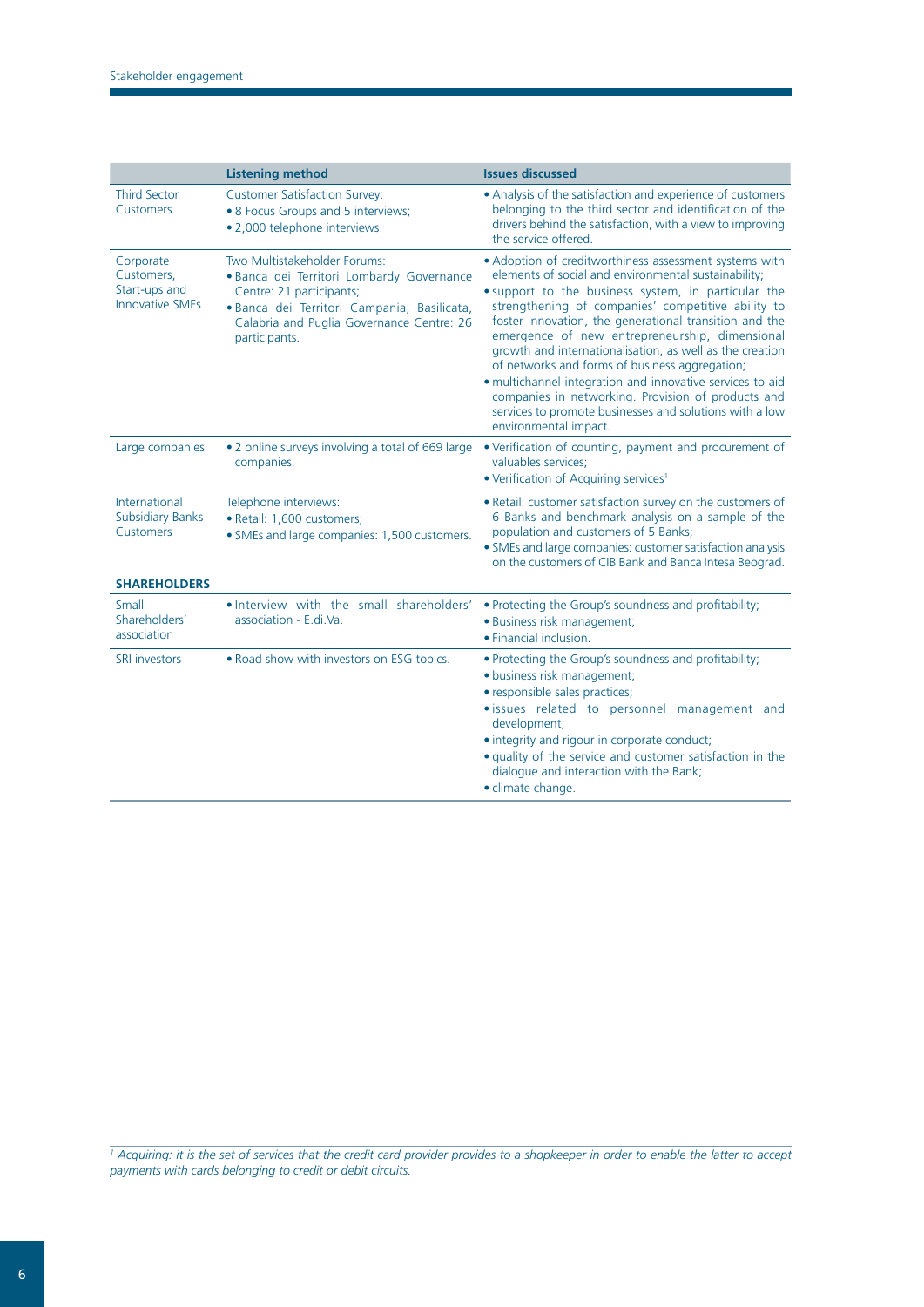#### <span id="page-8-0"></span>**2016 STAKEHOLDER ENGAGEMENT RESULTS AND IMPROVEMENT OBJECTIVES**

# **3.1 PROTECTION OF SOLIDITY AND PROFITABILITY**

WHAT OUR STAKEHOLDERS SAID

From the 2016 engagement activities, the Group's solidity and profitability emerges as one of the most important issues not only for investors but also for the community in general as it is considered a key element for business sustainability in the short, medium and long term and as a guarantee for investors' savings in the light of the Group's institutional role.





#### **OUR OBJECTIVES FOR 2017**

The consolidated results at the end of 2016 recorded a significant increase in profitability compared to 2015, with net income up to 3.1 billion euro, albeit with particularly conservative adjustments to loans that resulted in an increase in non-performing loans hedges.

levels far above regulatory requirements.

The implementation of the Business Plan objectives allowed Intesa Sanpaolo to generate value for all stakeholders, and in particular:

- to accelerate real economy growth with 56 billion euro in new medium-long term loans disbursed to households and businesses in 2016 (137 billion from 2014 to 2016). In Italy, approximately 24,000 companies were brought back to performing loan positions in 2016 (over 52,000 from 2014);
- •distribute dividends for 3 billion (6.6 from 2014 to 2016);
- safeguard employment: in 2016, the Bank continued to pursue its commitment to retraining and requalifying 4,500 people as per the Business Plan's objective;
- •provide new medium to long-term loans to social enterprises for 0.2 billion ( $0.6$  billion from 2014 to 2016);
- •distribute over 46.4 million euro in monetary contributions to the community (154.6 from 2014 to 2016).

A very solid capitalisation was confirmed with ratios on manner, optimising capital and liquidity and generating With the Business Plan, the Intesa Sanpaolo Group has set the 2014-2017 objective to pursue a new growth phase based on an innovative strategy which, focusing on the individuals and adopting a clear and effective business model, aims at increasing profitability in a sustainable value for all the Group's stakeholders. The objectives set out in the Plan for this purpose are:

- issue new medium to long-term loans to the real economy for 170 billion euro (from 2014 to 2017);
- •distribute dividends for 10 billion euro (from 2014 to 2017);
- •protect employment with the professional retraining and requalification of 4,500 people;
- support social entrepreneurship with the provision of new medium-long term loans for 1.2 billion (from 2014 to 2017).

*(see Sustainability Report 2016* [\[i\]](http://www.group.intesasanpaolo.com/scriptIsir0/si09/contentData/view/BILANCIO_SOCIALE_2016_eng.pdf?id=CNT-05-00000004D70E3&ct=application/pdf) *page 51)*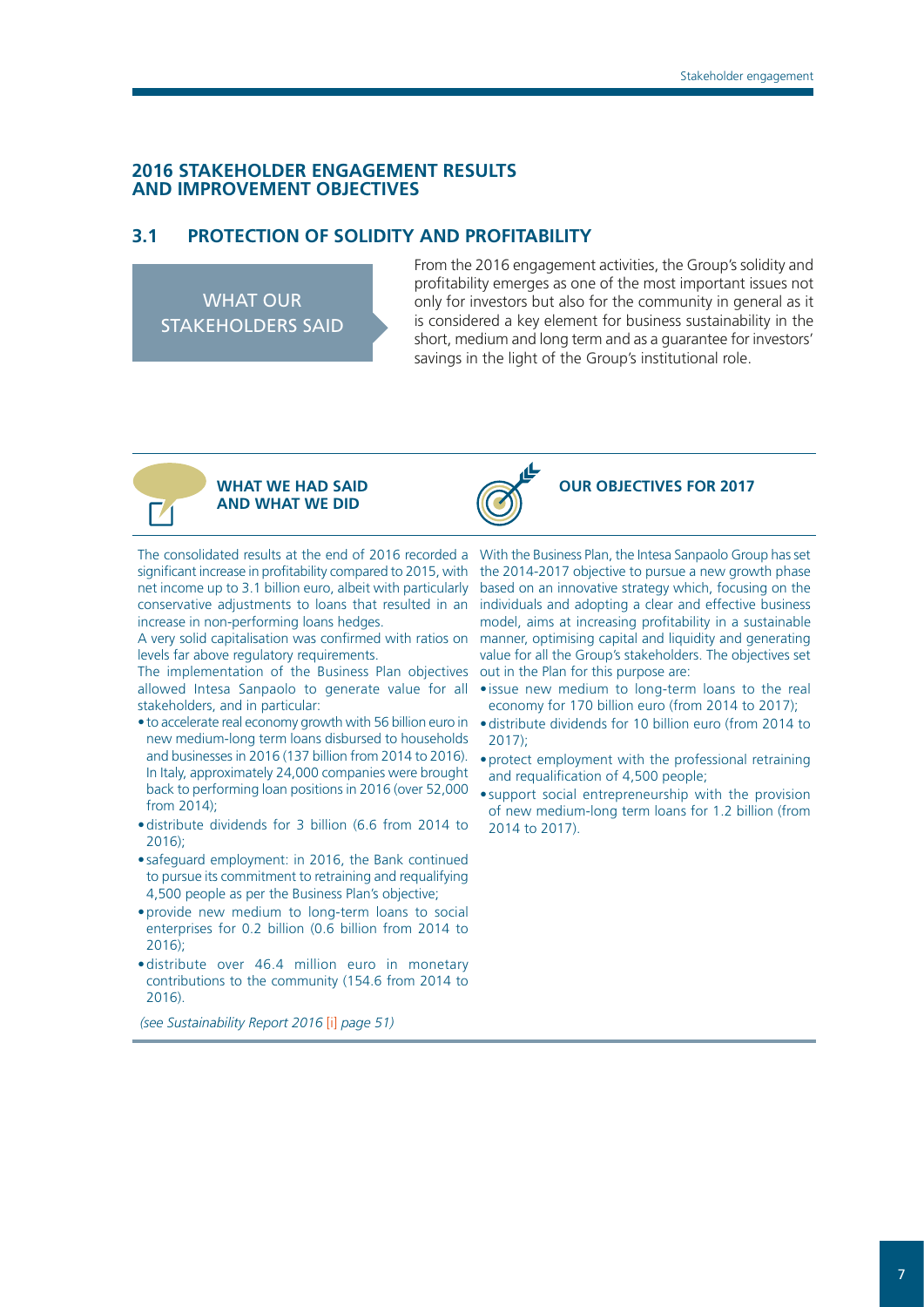# <span id="page-9-0"></span>**3.2 BUSINESS RISKS MANAGEMENT**

WHAT OUR STAKEHOLDERS SAID The community and investors and SRI analysts have paid particular attention to the issues of reputation risk management, brand value, and the assessment and monitoring of social and environmental risks in lending activities and the selection of securities in the provision of investments.

In a context that is increasingly evolving towards information digitisation and dematerialisation, the interest in the mana-

gement and monitoring of IT risks is ever increasing and in 2016 it was also subject to specific regulatory changes for the banking sector.

Investors and SRI analysts, customers and the community continued to be increasingly interested in considering social and environmental factors in the evaluation of loans, including by adopting internal policies regulating activities in sensitive or controversial business sectors.

The monitoring of health and safety risks remains a topic of great interest, especially for employees and customers with regard to the comfort and safety of work environments. The protection of business continuity in the event of an emergency is increasingly important also in relation to the strategies for the management of catastrophic environmental events.

In the context of a global campaign, numerous reports have been received contesting Intesa Sanpaolo's participation in a project finance by the pool of lending banks of the Dakota Access Pipeline (DAPL), a crude oil pipeline in the US which is strongly opposed to by the Standing Rock Sioux Tribe. The loan is subject to the Equator Principles and received an A risk rating or high risk (see website [\[i\]\)](http://www.group.intesasanpaolo.com/scriptIsir0/si09/sostenibilita/eng_equator_principles.jsp).



# **WHAT WE HAD SAID AND WHAT WE DID**



# **OUR OBJECTIVES FOR 2017**

#### **Business risk management**

- •A specific Credit Risk Appetite Framework (RAF) has been defined, which uses an approach based on ratings and other predictive statistical indicators;
- the control and management processes were further implemented for a proper ex-ante evaluation of potentially relevant transactions in terms of the Group's risk and stability;
- the Bank continued to develop a new generation corporate rating model dedicated to Italian companies for the enhancement of sectoral and competitive variables (including belonging to networks and production and supply chains).

#### **Inclusion of social and environmental variables in the evaluation of loans**

- Equator Principles: 14 projects worth 2.04 billion euro were screened (project finance and project-related corporate loans);
- inclusion of environmental criteria in the evaluation of customer financing: questionnaire preparation activities continued (customer pooling, economic sector and business size criteria);
- an agreement was signed for the inclusion of ESG qualitative variables in the credit rating of companies belonging to the Unione Cristiana Imprenditori Dirigenti (Christian Entrepreneurship Association);

#### **Business risk management**

•Most significant transactions: strengthen the monitoring, also in the light of the RAF changes, as well as the methodological and process refinements in the evaluation of specific transactions with a view to the integrated management of the various types of risk.

#### **Inclusion of social and environmental variables in the evaluation of loans**

- Equator Principles: update the internal operating guide; set up the activities designed to update the regulations for international subsidiary Banks; prepare the necessary activities for the internal dissemination of an online training course;
- issue sectoral policies for the management of social and environmental risks in the coal and oil & gas sectors;
- •define a methodology and an internal process for issuing opinions on the social, environmental and reputational risk related to loans in sensitive and/or controversial sectors.

#### **Management and monitoring of reputational risk**

•Develop/consolidate the main "Reputational Clearing" processes;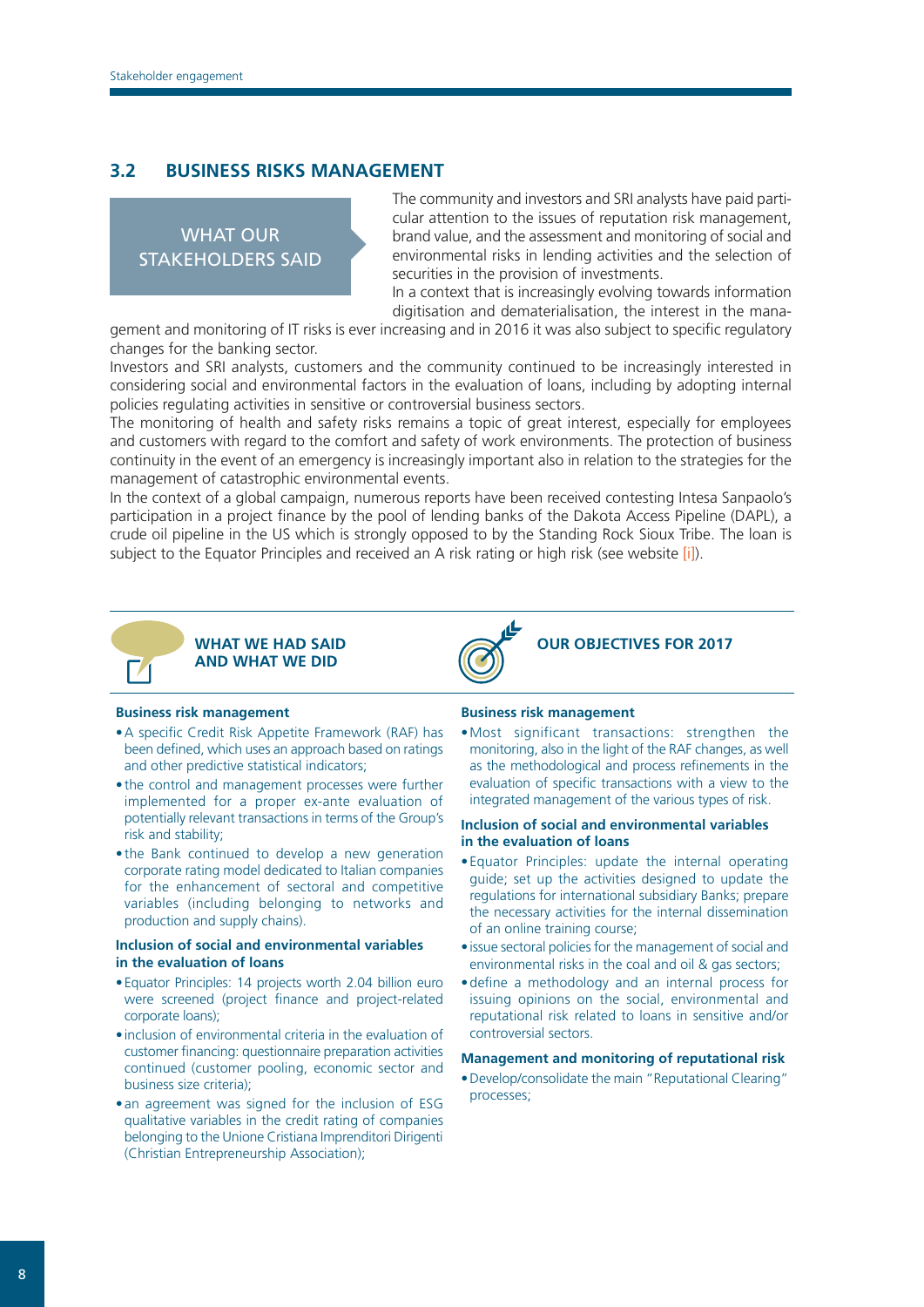•definition of self-regulatory policies: a benchmarking analysis was carried out on the self-regulation policies adopted by the main competitors and a round table was launched for the drafting of policies on coal, oil & gas sectors.

#### **Management and monitoring of reputational risk**

The Bank continued to pursue its activities aimed at building a comprehensive framework for the management of reputational risks, with particular reference to the definition of:

- •"Reputational Clearing" component, i.e. the set of processes, tools and methods aimed at an ex-ante evaluation of potential reputational risk profiles related to the most significant business transactions, the main corporate investment projects and the Group's leading suppliers/partners;
- •"Reputational Monitoring" component, i.e. the set of activities aimed at gathering and analysing useful evidence to compile the reputation profile - and the related risk - of the Intesa Sanpaolo Group.

#### **Health and safety risk management and monitoring**

- •Assessment of work-related stress risk: more than 6,000 health inspections were carried out (in 98% of cases with a judgement of suitability to carry out the specific task); 11 focus groups and questionnaires were conducted in order to evaluate the perceived changes in relation to the solutions already adopted and for the employees of the Online Branches;
- •"New Branch Layout": the environmental impact of microclimate, lighting, noise and ergonomics of workstations continued to be assessed. The analysis allowed to identify proposals for improvement shared with the structure in charge of real estate design;
- •business continuity: the solutions adopted enabled the continuity of services and the safeguarding of employees and customers for events related to natural disasters and crisis events.

#### **IT risk management**

• The monitoring of Internet Banking transactions allowed fraudulent transactions amounting to nearly 31 million euro to be blocked.

*(see Sustainability Report 2016* [\[i\]](http://www.group.intesasanpaolo.com/scriptIsir0/si09/contentData/view/BILANCIO_SOCIALE_2016_eng.pdf?id=CNT-05-00000004D70E3&ct=application/pdf) *from page 53)*

• consolidate the reputational risk monitoring process through the periodic analysis of the company's web reputation and of quantitative indicators capable of representing the trends associated with the Group's reputational dynamics.

#### **Health and safety risk management and monitoring**

- Electromagnetic fields: conduct a survey of the emission sources with an impact on the Group's sites and define and implement technical and organisational measures to prevent the limit values from being exceeded (in implementation of the 2016 Legislative Decree);
- •biological risk (potential presence of pathogenic agents such as bacteria/viruses/fungi/allergens):
	- evaluate the health and safety of work environments with an environmental monitoring program (verification of the microbiological contamination indexes that correlate environmental bacterial charges to an air quality assessment) in all complex buildings and in a sample of 100 branches;
	- define a periodic check protocol (annual plan) of cooling towers and air treatment and humidification facilities for the evaluation of the presence of specific pathogens such as legionella.
- Seismic risk: conduct surveys on sites rated at greater risk for the assessment of the vulnerability of buildings;
- activate a round table for the definition of health and safety policies with particular reference to international subsidiaries and temporary or permanent staff abroad.

#### **IT risk management**

• Strengthen the skills of the Structures in order to mitigate the risk of cyber-attacks in line with the provisions of both the national cyber security framework and the NIS (Network and Information Security) Directive recently approved by the European Parliament.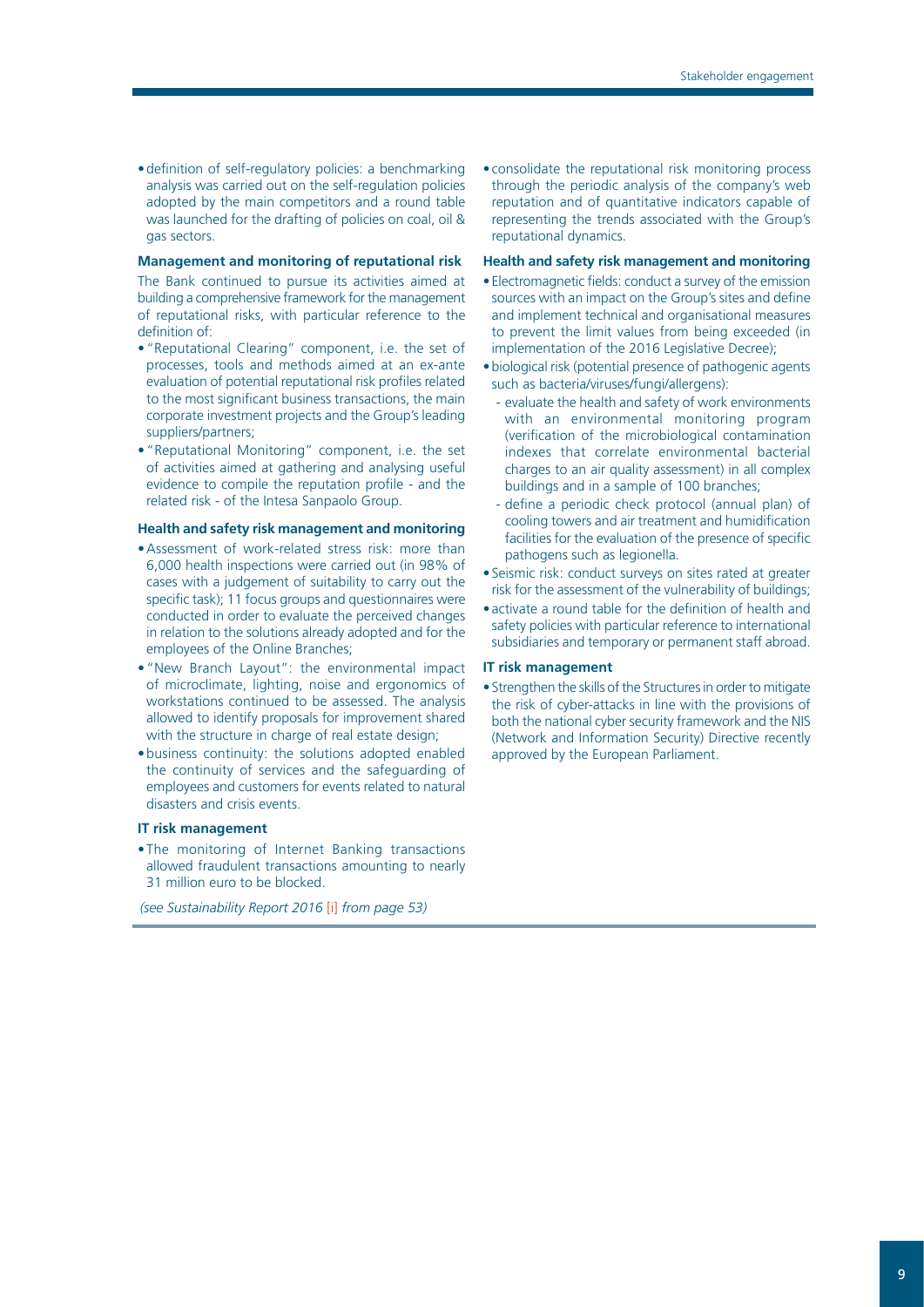# <span id="page-11-0"></span>**3.3 INTEGRITY AND RIGOUR IN CORPORATE CONDUCT**

WHAT OUR STAKEHOLDERS SAID

The evolution of the business model towards an increasingly widespread use of digital services has raised the level of attention of stakeholders, in particular the community and customers, to the protection of privacy which in 2016 was subject to regulatory scrutiny by the European Institutions (Regulation EU 2016/679). Compliance with anti-money laundering regulations has also become increasingly relevant in the light of

Directive 2015/849/EU and its transposition into the Italian legislative framework. In a context of significant growth of the terrorist threat that has led the international community to launch a number of initiatives aimed at strengthening the measures aimed at the prevention and contrast of terrorism financing, the sectoral supervisory authorities have highlighted the importance of the financial intermediaries' role.



#### **WHAT WE HAD SAID AND WHAT WE DID**

#### **Corruption and money laundering prevention**

- •March 2017 marked the approval of the anti-corruption guidelines that identify the principles, sensitive areas and define the roles, responsibilities and macroprocesses for managing the risk of corruption by the Group, further strengthening the already existing regulatory framework;
- the measures to counter the phenomena of money laundering and terrorist financing continued to be used: internal guidelines define the governance system, systematic and functional framework of activity;
- a whistleblowing system was introduced, which promotes the dissemination of a culture of legality.

#### **Compliance with tax regulations**

- •All Parent Company's tax function offices have been upgraded: a dedicated Tax Compliance Office was set up, all existing controls were strengthened and specific controls were added in relation to international taxation and structured customer transactions (through training activities on the most impacted business units);
- the dialogue with the Italian tax authorities was strengthened.

#### **Protection of privacy**

• The online privacy policy was updated in terms of navigation data storage times and the handling of data through Apps for mobile devices. Guidelines on the use of profiling cookies were also prepared.

#### **Protection of free competition**

• The monitoring of the risk of compliance for the protection of free competition was strengthened further. The monitoring areas have been expanded and now include the European standards on State aid and the regulations in support of the competitiveness of the Italian system ("Salva Italia" and "Crescitalia" law decrees), which have significantly extended the scope of intervention of the Italian Competition Authority.

*(see Sustainability Report 2016* [\[i\]](http://www.group.intesasanpaolo.com/scriptIsir0/si09/contentData/view/BILANCIO_SOCIALE_2016_eng.pdf?id=CNT-05-00000004D70E3&ct=application/pdf) *from page 81)*

#### **Corruption and money laundering prevention**

•Corruption prevention: continue the activities with the aim of further strengthening internal monitoring processes;

**OUR OBJECTIVES FOR 2017**

- combating terrorism: strengthening internal monitoring processes with the aim of improving the skills and timeliness in detecting elements of suspected terrorism financing;
- audit activities: continue a multiannual "Quality Assurance and Improvement" plan, characterised by risk assessment logics across different business structures. The plan involves updating the risk analysis methodology, verifying compliance with internal rules and targeted training activities.

#### **Compliance with tax regulations**

- Formalise the documents related to the tax strategy that the Group pursues and put in place all the necessary actions to ensure the consistency of decisions regarding fiscal matters with the risk appetite defined in general terms;
- take all the steps required in order to be admitted to the so-called "collaborative fulfilment" regime.

#### **Protection of privacy**

- •Develop the project for the purposes of adaptation to the New European Regulation;
- strengthen the verification and control activities on the Structures where significant customer personal data processing is carried out;
- continue with training activities on the subject of privacy addressed to all Group personnel.

#### **Protection of free competition**

- Strengthen the training programme on compliance with competition law;
- •maintain active participation in the European debate on relevant competition issues, in a framework of dialogue and collaboration with national and international competition Authorities.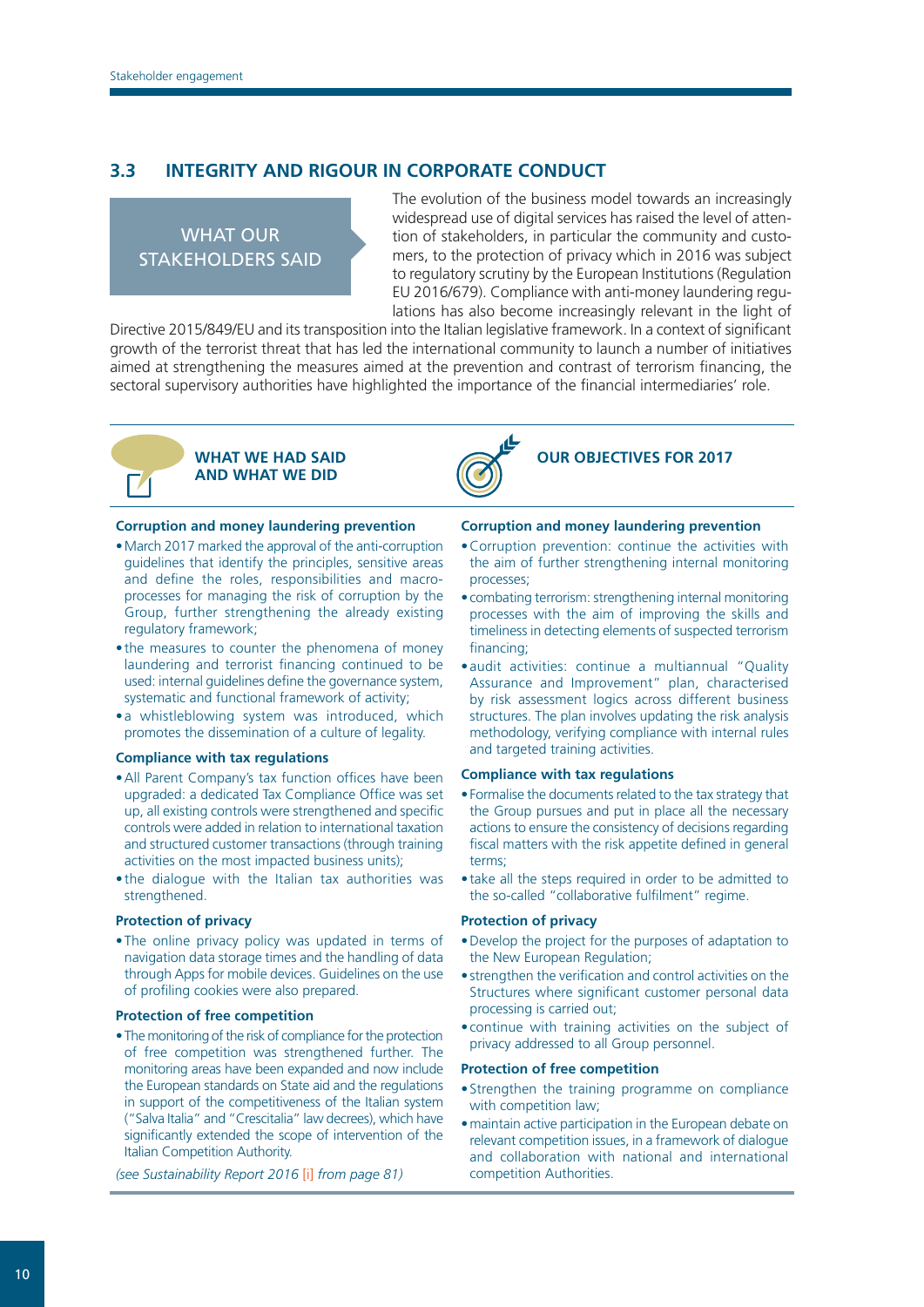# <span id="page-12-0"></span>**3.4 HUMAN RESOURCES DEVELOPMENT AND MANAGEMENT**

WHAT OUR STAKEHOLDERS SAID

#### **The quality of life in the Company**

The engagement activities targeted at employees and trade unions have shown a high level of appreciation for the Group's commitment to the implementation of "Flexible Work" and "People Care" initiatives (for example, the services provided by ALI, the Intesa Sanpaolo Employees' Association) and towards new tools to support people who are experiencing family and/

or personal difficulties (including the "Time Bank"). In general, welfare is considered a strong point of the Group and a best practice at European level.

Employees hope for greater collaboration, "team spirit" among colleagues and the usability of internal communications.

#### **Diversity management and employees' enhancement**

From the climate surveys, Intesa Sanpaolo is perceived by its employees as being attentive to any form of discrimination, particularly in terms of gender and age. It is also regarded as an innovative bank in relation to its context.

The employees hope that intergenerational cooperation initiatives will be encouraged and developed with the aim of transferring skills and knowledge between senior employees and young people in order to enhance the experience of the former and for the latter to acquire new digital skills with "learning by doing" training methods and professional development through interchange.

Talent attractiveness and retention is an issue that emerges with particular relevance in 2016. The Bank is asked to develop more rapid professional growth paths, thus becoming more attractive to young people.

Finally, the incentive and pay system was a key topic of discussion for trade unions and employees.

#### **Professional training and development**

Training is highly appreciated by employees thanks to the quality of the offering, the implementation methods (classroom, e-learning, etc.) and the supporting tools. However, a more personalised approach to the employees' role, specific needs and career paths is requested in the planning of the programmes and in the choice of activities.



# **WHAT WE HAD SAID AND WHAT WE DID**

#### **Job protection policies**

4,500 people were professionally trained and requalified between 2014 and 2016, a year ahead of the target set for 2017. New job opportunities (e.g. real estate sector, digitisation, etc.) were created and personnel selection and intragroup people mobility projects were launched.

#### **Employee enhancement**

- Performance evaluation system: The "Performer 2.0" platform was updated;
- •professional management and development: activities on the OnAir platform (more than 19,200 applications) continued;
- strengthening of leadership styles: the "Feedback 180" project continued (455 participants). The "Excellence 360" project (159 participants) was activated for the international subsidiary Banks division and the first line managers of the international subsidiaries.



• Intragroup mobility: refine current processes and study further ways to foster the match between supply and demand in the domestic labour market and skill enhancement;

**OUR OBJECTIVES FOR 2017**

• recruitment activities: enhance the LinkedIn channel with the extension of the editorial communication activity to the Group entities concerned.

#### **Employee enhancement**

- Incentive system: in line with the objectives of the Business Plan, further refine the variable results bonus with respect to the opportunities offered by the everevolving regulatory framework on welfare issues;
- talent management: launch talent initiatives (training, mentorship, job rotation planning, individual paths etc.) and monitor the effectiveness of the programme;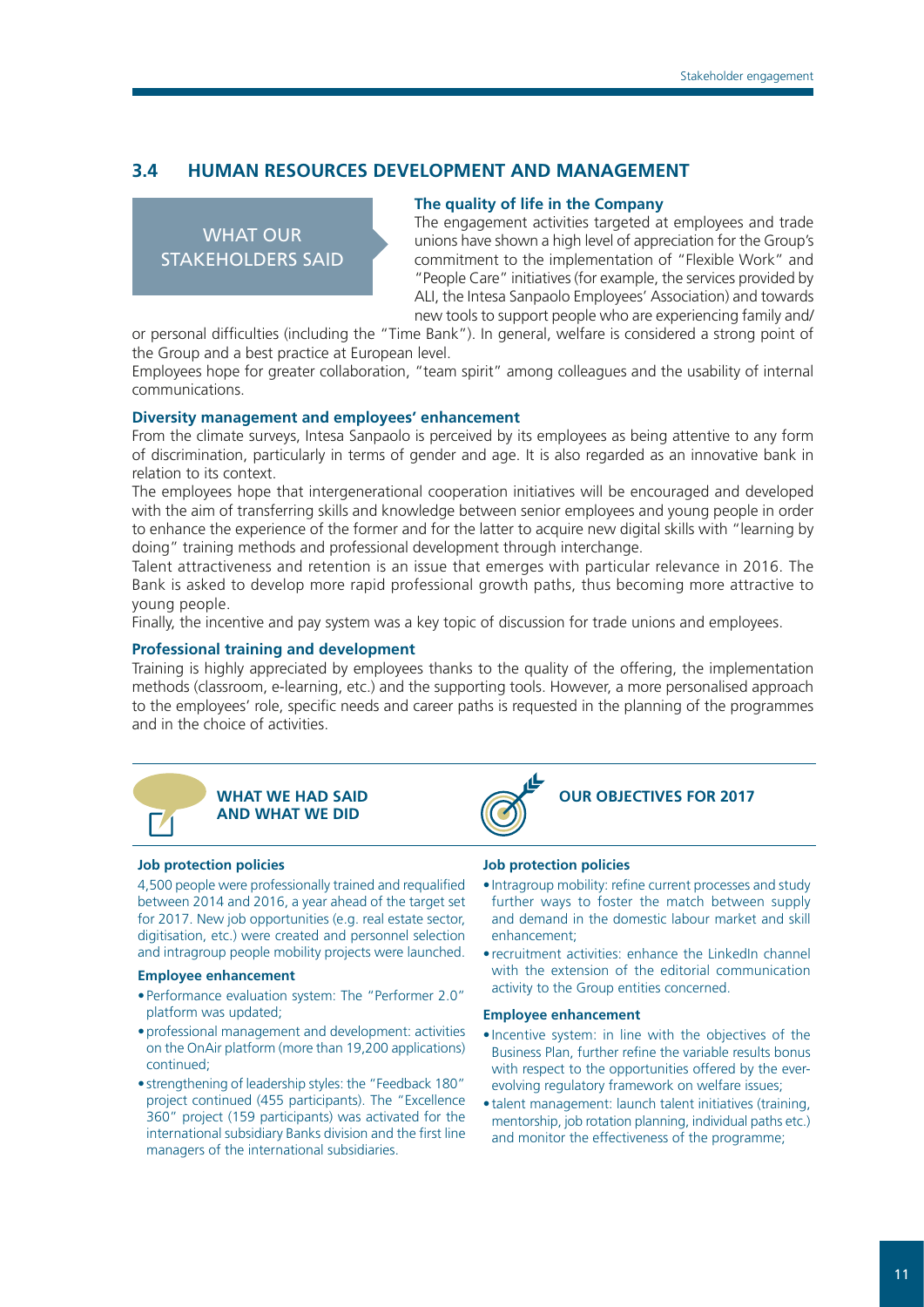#### **Professional training and development**

- Training at the customer's service: the planning of a new digital training model was launched. The change management initiative "Insieme per la Crescita" (Together for growth) continued (38,000 colleagues involved);
- •digital culture and multi-channel approach: over 1,000 hours of online training were provided to employees;
- leadership identity: the project "Dall'equilibrio di genere alla leadership della differenza" (From gender balance to difference leadership) was activated, involving the Divisions and the Group's main Structures; events for the promotion of female entrepreneurship were organised;
- •health and safety: the project "tutti in Formazione" (Training for everybody) was activated for visually impaired and hearing-impaired colleagues (147 participants).

*(see Sustainability Report 2016* [\[i\]](http://www.group.intesasanpaolo.com/scriptIsir0/si09/contentData/view/BILANCIO_SOCIALE_2016_eng.pdf?id=CNT-05-00000004D70E3&ct=application/pdf) *Human Capital from page 103)*

#### **The quality of life in the Company**

Integrated company welfare system: it was made fully operational in all its components:

- •pension: a single defined contribution pension fund was set up for over 60,000 participants;
- supplementary health care: the Supplementary Health Fund activated the project to ensure health coverage also for the personnel of international subsidiaries;
- Intesa Sanpaolo Employees' Association: an agreement was defined to implement welcare family services with affordable prices on parenting, caring for the elderly and non self-sufficient individuals;
- •flexible work: the project that allows to work from home, from a business hub, or from a customer's premises (8 days a month) was confirmed. Over 5,700 colleagues joined the project;
- •mobility management: an agreement was signed on territorial and professional mobility which favours closeness to the residence of colleagues working in distant places and with particular personal needs;
- •"Time bank": employees donated 8,078 hours, doubled by a similar business contribution, in addition to the initial allocation of 50,000. All this made it possible to grant more than 2,000 days of leave in favour of colleagues in difficulty.

*(see Sustainability Report 2016* [\[i\]](http://www.group.intesasanpaolo.com/scriptIsir0/si09/contentData/view/BILANCIO_SOCIALE_2016_eng.pdf?id=CNT-05-00000004D70E3&ct=application/pdf) *Social and Relational Capital from page 91)*

•diversity management: develop initiatives for age management and intergenerational cooperation; new initiatives for the dissemination of female leadership models; carry out a qualitative-quantitative analysis of internal perception on the subject in order to structure improvement, dissemination and information actions.

#### **Professional training and development**

- •Digitisation: set up the offering of digital, interactive and multichannel training modules on a new multichannel Internet platform, accessible from any device and always available;
- •manager development: release the "Managers' School" programme; implement the App to access training;
- •development and empowerment of the "manager's job": integrate professional development initiatives and management models including with the support of a new training offer broken down into digital, interactive and multichannel modules in support of the business;
- •health and safety: expand the "School-Work" programme to meet the students' training needs.

#### **Dissemination of the sustainability culture**

- •Code of Ethics: plan and issue initiatives to provide tools of awareness and knowledge useful to translate ethical principles into behaviours to be held in day-to-day operations; training for international subsidiaries on the management of reports of non-compliance with the Code of Ethics will continue;
- corporate identity values: develop projects which, like the "Fiore dei valori" (Value Flower) in Intesa Sanpaolo Vita, are capable of disseminating best practices and nurturing a culture of responsibility.

#### **The quality of life in the Company**

- Internal communications: refine the quality of the services and tools with increased feedback collection;
- •welfare: continue the process of reorganising supplementary pensions towards an ordinary working phase of the Group's defined contribution pension fund<sup>:</sup>
- supplementary health care: support the campaign against the risk of osteoporosis and extend territorially the network covered by the Supplementary Health Fund;
- •flexible work: progressively expand the number of corporate structures that will be able to use this working method, making it even easier and more widespread;
- time bank and volunteering outside the Group: consolidate and extend the activities;
- Intesa Sanpaolo Employees' Association: activate specific training actions on the Code of Ethics; develop qualified child care services during school closure periods; activate e-commerce conventions in the ecologically sustainable product sector, with concierge companies and with structures specialised in sustainable tourism;
- •mobility management (see Chap. 3.7 Climate Change page 17).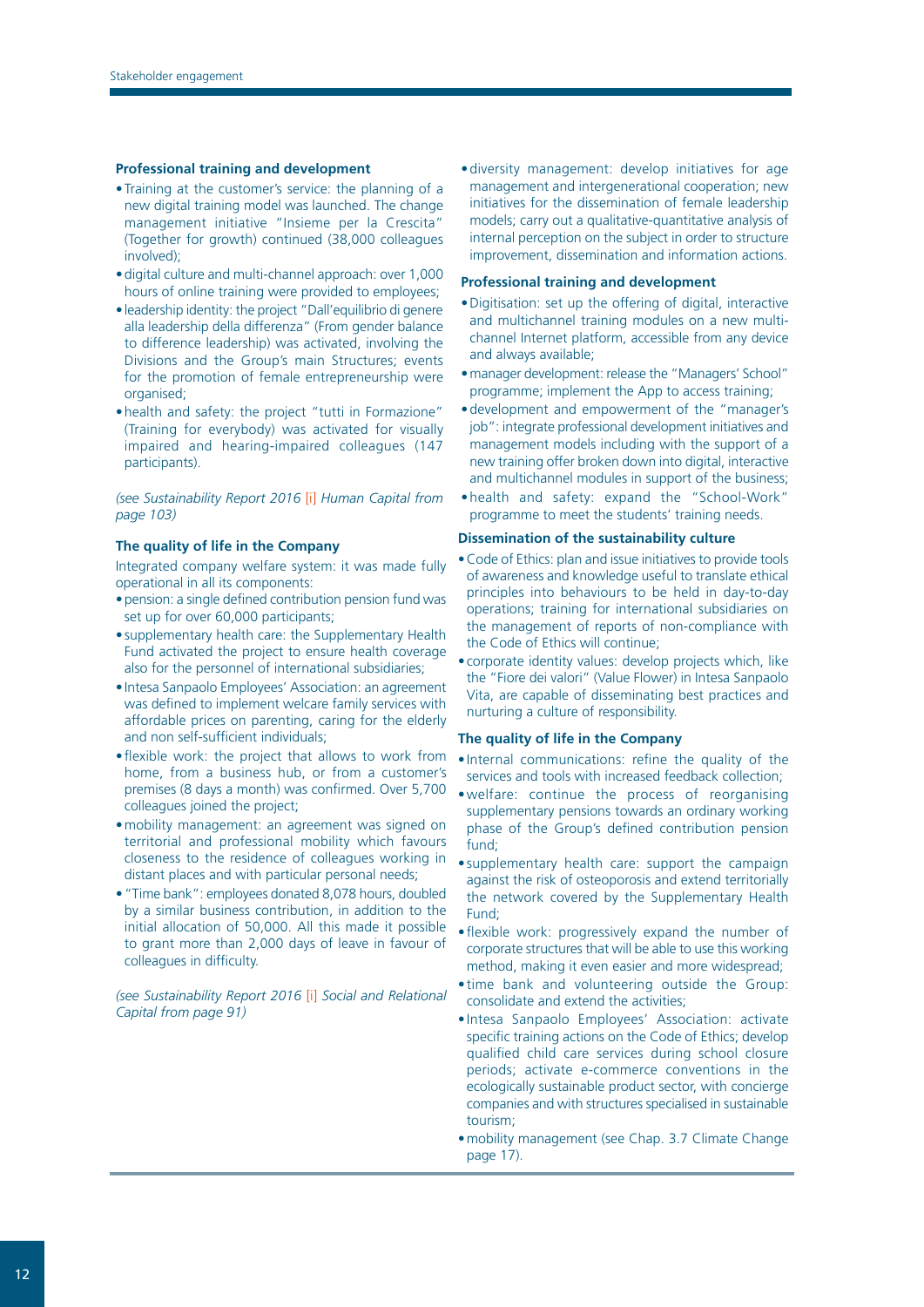# <span id="page-14-0"></span>**3.5 OFFERING A VALUED SERVICE TO CUSTOMERS**



#### **Listening to the customers' voice**

Customers' listening method innovations are particularly appreciated, enabling to gather ideas and suggestions for the development of the new commercial offer as well as the evolution of the service towards a more advisory approach. Listening to needs with the goal of responding in a more personal way to the customer's specific needs is one of the key issues.

#### **Quality of the products and services offered**

Given the increasing importance of the relational aspect with customers, the employees consider the relationship with the customer as a key element in establishing a trust-based relationship; an added value also in relation to the new digital tools.

#### **Integrated Multi-channel project**

Multichannel integration is perceived as a strength of Intesa Sanpaolo and is considered a necessary evolution to remain competitive on the market. In addition, the availability of virtual channels (website, Apps, online platforms, etc.) allows for an ongoing bank-customer dialogue, greater effectiveness and efficiency both in terms of communications and operations (appreciated especially by young people who are most likely to use digital channels) and to maintain close proximity to the customer, even in the absence of physical branches.

Finally, there is a general appreciation of the Group's commitment to the development and creation of innovative business tools targeted at business and services designed to facilitate the matching and networking between companies and local players with high potential for innovation (Tech-Marketplace is an example of this).



#### **Service quality**

- •Customer experience: the SeiOk quality monitoring system has been renewed; the Net Promoter Score, the index that represents the intensity of the relationship between the customer and the brand (relevant in the evaluation of Branch Excellence), is used as the main indicator to measure the quality perceived by customers and was included among the KPIs on which the performance assessment system of the branch network employees is based;
- •"Online Branch": the commercial management (cards, loans and investments) and consultancy service was fully activated with approximately 26,000 products sold in 2016;
- •digital culture: 13 meetings of "Vividigitale Day" were held with 150 customers on the development of new technologies, channels and offerings of the Bank.

#### *(see Sustainability Report 2016* [\[i\]](http://www.group.intesasanpaolo.com/scriptIsir0/si09/contentData/view/BILANCIO_SOCIALE_2016_eng.pdf?id=CNT-05-00000004D70E3&ct=application/pdf) *Social and Relational Capital from page 84)*

#### **Innovation**

•Multichannel: new multichannel processes were successfully launched, including 4.1 million Apps downloaded on a mobile device, 80% of the products is available through multichannel platforms;



#### **OUR OBJECTIVES FOR 2017**

#### **Service quality**

- •Digital culture: continue the "Vividigitale" project which includes specific in-branch events and training workshops;
- •"Advanced Consultancy": launch a project that represents an innovative approach to enhancing customer listening, providing personalised and continuous solutions for the satisfaction of different areas of need: asset and real estate management, safeguarding and protection areas, generational transition;
- •"Dematerialisation project": complete the dematerialisation of contracts for the offer to individual retail customers and expand the range of products sold through remote offers. Start the dematerialisation of contracts for the products addressed to companies;
- customer experience:
- Net Promoter Score: complete the plan of sharing the listening activity results with all the regional governance areas. The survey results, in collaboration with "Insieme per la Crescita", will help identify the behaviours that are useful to create an excellent relationship with the customer. Also monitor the impact on the relationship and the related economic value for the Bank;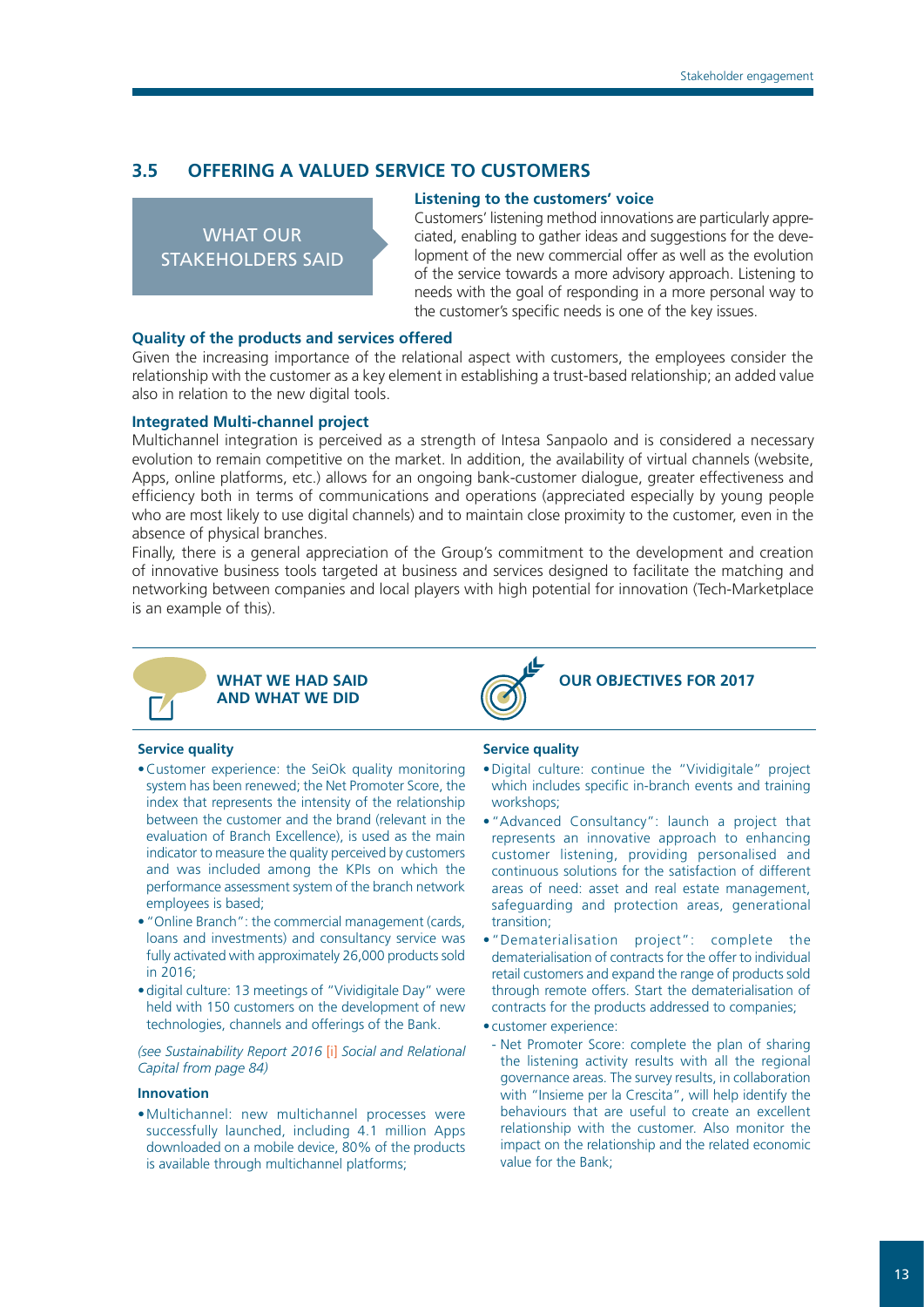- redesign of internal processes: with the "Digital Factory" initiative, 12 processes were managed, of which 4 were released on the network and fully operational;
- •dematerialisation of contracts: the aim to eliminate the signature on paper in all retail and personal branches on priority products was achieved, with the customers' exclusive use of the graphometric or digital signature (around 6.4 million transactions);
- loans to start-ups and tech SMEs: a new creditworthiness assessment tool (DATS) was introduced for loans secured by the Central Guarantee Fund.

*(see Sustainability Report 2016* [\[i\]](http://www.group.intesasanpaolo.com/scriptIsir0/si09/contentData/view/BILANCIO_SOCIALE_2016_eng.pdf?id=CNT-05-00000004D70E3&ct=application/pdf) *Social and Relational Capital from page 111)*

- offline customer experience: continue customer experience survey activities on non-digital channels (e.g. branch, online branch, automated teller machines) to ensure they are the main listening element to review and improve business processes and deliver services of excellence. With the semantic analysis of the comments and technological developments of the Bank, the needs expressed by customers during the surveys may be handled individually and in a timely fashion. Expand the number of monitored services for which customer satisfaction survey is active (from approximately 20 at the present time);
- online customer experience: enable, both on the new version of the website and on the new App, listening points to measure customer satisfaction on the main online services. Approximately 150 points are expected to be activated on Internet Banking and approximately 50 on Apps;
- SEIOk portal: enrich the information related to the indicators used to measure the quality perceived and delivered to customers on the portal available to the network to monitor the quality of the service.

#### **Innovation**

Define and implement, as early as the current year, the Group's multiannual Innovation Plan, shared with the competent Bank structures, which is structured around three main development guidelines related to:

- •person: offering of high-value services and products aimed at meeting all customers' needs, including through new distribution channels, facilitating access to banking services and customising the offer through targeted initiatives;
- company: be a specialised partner for companies, supporting their competitiveness and sustainability with industry-specific approaches in order to seize and stimulate current product-technology innovations;
- •bank: act as an "agile company" reconsidering the traditional operating model and enhancing new professionalism and new collaboration models.

#### **Redesign of internal processes**

Continue the "Digital Factory" initiatives with the aim of completing the release of ongoing processes and initiating the redesign of further processes in line with the work plan and planned investments.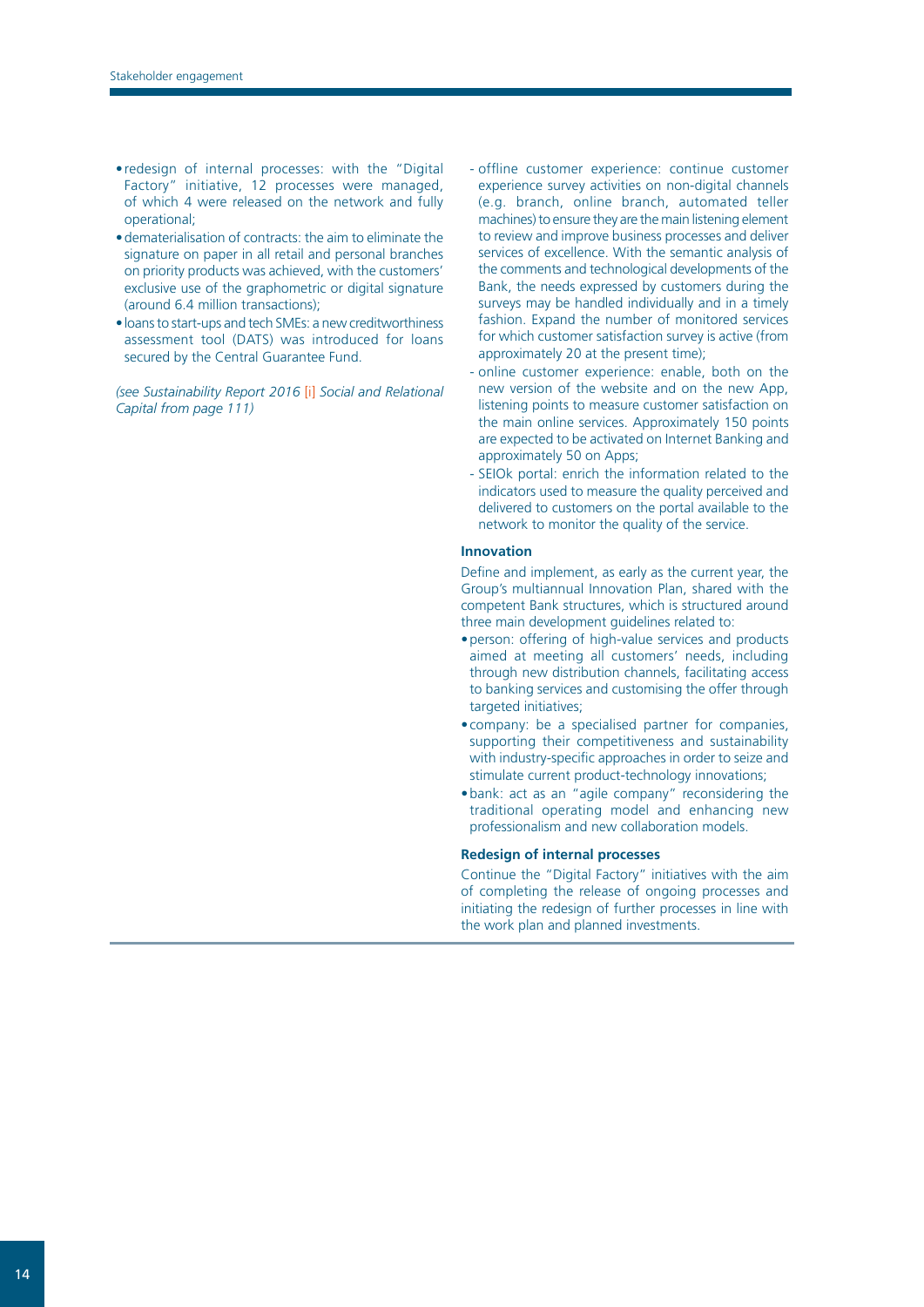# <span id="page-16-0"></span>**3.6 ACCESS TO CREDIT AND SAVINGS MANAGEMENT**

WHAT OUR STAKEHOLDERS SAID

#### **Support to the business system**

#### **Financial inclusion**

In a context where the effects of the economic and financial crisis are still evident, from more vulnerable stakeholders such as the elderly, young people and immigrants emerges the demand for affordable financial services and products that are more suited to their specific needs.

A significant expectation from corporate customers is access to credit and the enhancement of specific sector expertise: understanding, knowing and evaluating the differentiation elements of each single market. In this respect, the role of the manager and the presence of a team of specialists within the branches continue to be key elements.

The support in the development of a managerial and entrepreneurial culture in the Italian production system emerges as a key element, especially for corporate customers, and as a drive of the "3 i's" (investment, internationalisation, innovation), namely the main underlying factors of business competitiveness. In terms of innovation, the consultancy activity addressed to new businesses and start-ups with a high rate of "innovation" that are not only after products dedicated to the development of business ideas but also consultancy (in particular for areas such as administrative and tax matters), training services and networking with investors and other companies to foster business interchange and entrepreneurship (enterprise networks, innovative hubs, etc.) is considered to be fundamentally important.



# **WHAT WE HAD SAID AND WHAT WE DID**



## **OUR OBJECTIVES FOR 2017**

#### **Financial inclusion and economic empowerment**

- Students: 13 new conventions (universities and highly specialised schools) were signed expanding the number of recipients of "PerTe Prestito Con Lode";
- •products for young people: a full range of products was implemented including a youth loan, prepaid cards, ad hoc loans and supplementary pensions;
- •microcredit initiatives: the "Prestito della Speranza" from March 2015 (launch of the new project phase) to December 2016 approved loans of around 26 million for more than 3,400 applications received.

#### **Relations with the consumer associations**

- •"Sharing skills": seminars were held with national consumer associations (banking, financial, insurance and social security matters) and local middle managers in Piedmont and Lombardy (insight into credit products);
- technical discussions: meetings were held on credit, savings and digitisation, as well as the continuation of the "new products" site (presentation of Per Te Prestito Vitalizio to Consumer Associations before product marketing).

#### **Banca Prossima: third sector customers**

•New medium and long-term loans: approximately 200 million euro were disbursed and initiatives were implemented to produce subsidised loans (agreements with EIB, disbursements of the Terzo Valore platform, bond issues).

#### **Financial inclusion and economic empowerment**

- Students: propose the "PerTe Prestito Con Lode" loan as a corporate welfare programme to all Italian universities, the Italian Ministry of Education and Italian companies;
- •offer for young people: strengthen the range of dedicated and specific offering;
- •microcredit initiatives: "Prestito della Speranza" (Loan for Hope) pursues the objective of disbursing 100 million in loans secured by a guarantee fund of 25 million made up of resources from the Italian Episcopal Conference.

#### **Relations with the consumer associations**

- •"Mettere in comune competenze" (Sharing expertise): provide continuity of the project at the national and territorial level;
- technical discussions: implement a round table on the new products with the highest impact for household customers.

#### **Banca Prossima: third sector customers**

- •New medium and long-term loans: achieve a significant increase in loans compared to the average of the 2014-16 three-year period;
- evaluation of the value or social impact of borrowing customers: launch a specific project with data gathering and validation activities.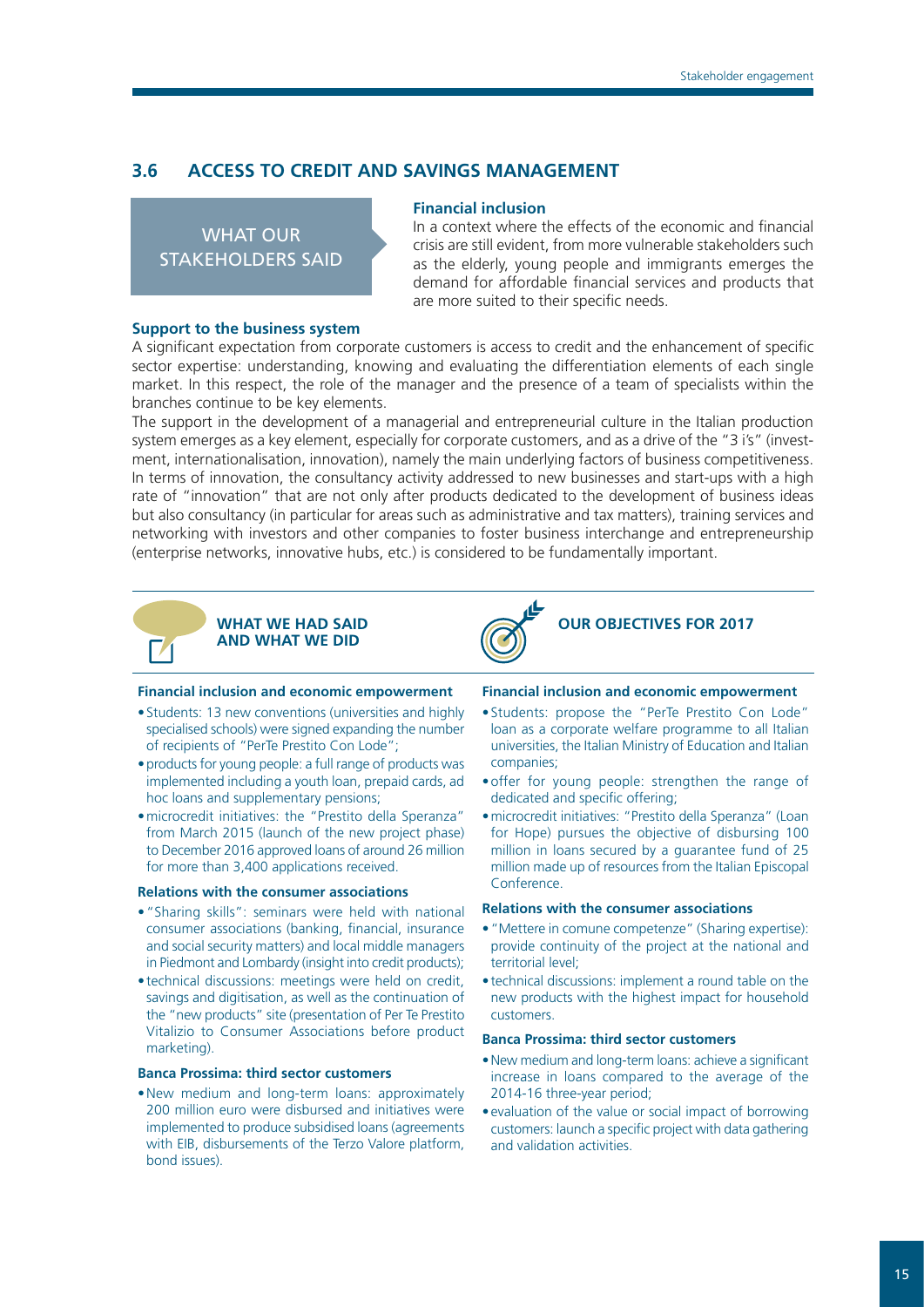#### **Insurance offer**

• Protection in situations of social vulnerability: the proposal of products dedicated to the protection of the family in the event of the insured person's premature death ("Mi curo dei Miei") and to disabled and minors ("Tu dopo di noi" and "Base Sicura Tutelati") continued. The new "Vicino a te" (Close to you) offer was implemented to support customers and minors who lost their parents as a result of earthquakes in the cities of Rieti, Ascoli Piceno, Perugia, Macerata and Fermo.

#### **Investments in ethical funds**

- Eurizon Capital SGR: assets invested in ethical funds at the end of 2016 amounted to about 900 million euro (1.3% of the total Italian funds managed by the company);
- Fideuram: the sub-fund assets as at December 2016 amounted to approximately 40 million euro.

#### **Support to the business system**

- •New medium to long-term loans to households and businesses in Italy: 48 billion (+16% vs 2015) were disbursed;
- young people and micro-enterprises: a new specific product "Enterprise microcredit financing" was launched (8.1 million euro disbursed);
- •"Sviluppo Filiere" (Supply Chain Development): the project enabled the improvement of credit access conditions with investments in industrial chains and with a risk assessment more focused on qualitative factors;
- factoring: Mediocredito Italiano completed in 2016 the testing phase of an evolved form of indirect factoring for lead companies, made available to customers at the beginning of 2017. The "Confirming" product enables efficient management of trade payables and payments to the chains themselves, facilitating access to credit for suppliers, at particularly favourable conditions.

*(see Sustainability Report 2016* [\[i\]](http://www.group.intesasanpaolo.com/scriptIsir0/si09/contentData/view/BILANCIO_SOCIALE_2016_eng.pdf?id=CNT-05-00000004D70E3&ct=application/pdf) *from page 60)*

#### **Insurance offer**

- •Welfare: develop a specific offering for businesses and workers;
- •health care services and integrated insurance solutions: activate a new "Health Platform" to provide access to healthcare networks and subsequently to advanced services (telemedicine, medical wearables, etc.).

#### **Investments in ethical funds**

• Eurizon Capital SGR: strengthen the investment process in line with sustainability and social responsibility principles and launch a fund dedicated to investments that have as their main criteria environmental, social and governance characteristics.

#### **Support to the business system**

- Innovation, training, digitisation and internationalisation: bring the "AdottUp" project closer to Tech Market-Place with the expansion of the services of the platform dedicated to innovation;
- entrepreneurship of the new Italians: launch round tables to identify "tailored" offer solutions and training actions for the knowledge of the regulations required to do business in Italy;
- loans to innovative companies: implement project initiatives to facilitate credit access to innovative entities offering technology (startups and Tech SMEs) and corporate customers wishing to invest in innovation.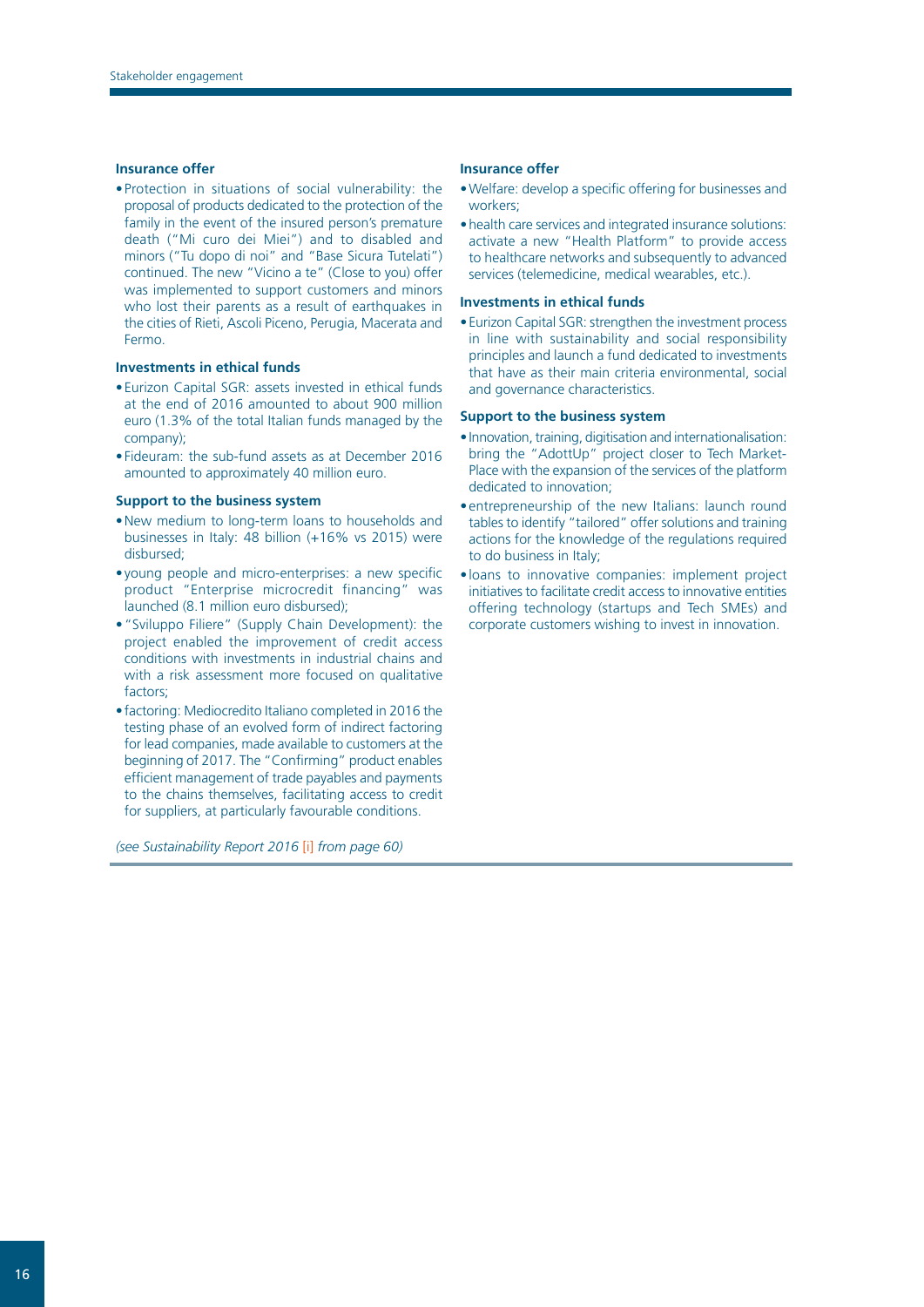# <span id="page-18-0"></span>**3.7 CLIMATE CHANGE**

WHAT OUR STAKEHOLDERS SAID In 2016, several international initiatives put the spotlight on environmental issues, calling for all players to make a concrete commitment to reducing the environmental impacts tied to emissions, use and management of resources and waste (COP21, Agenda 2030, SDGs, etc.).

Corporate customers consider the products offered by the Bank to be of key importance in order to encourage envi-

ronmentally friendly solutions, particularly for energy efficiency and the consequent cost reduction. In this regard, the products and services that encourage initiatives aimed at improving the environmental performance of buildings have become particularly relevant in order to extend the focus also on real estate assets.

In terms of the Group's commitment to the development of a more sustainable economy, corporate customers wish for greater involvement in dedicated initiatives and events, in the development of products and services that combine the financial component with the environmental component and in the implementation of networking tools/initiatives to facilitate business exchange and meeting.

It should be recalled that Intesa Sanpaolo in Italy is equipped with an Environmental and Energy Management System that represents a best practice in the Italian and international landscape. In particular, the Environmental Management System has been adapted, one year ahead of the deadline, to the latest UNI EN ISO 14001:2015, including, inter alia, a thorough context analysis with the aim of fully understanding the reference scenario, defining stakeholder needs and expectations and identifying risks and opportunities. This activity was part of the wider materiality analysis process carried out for the Sustainability Report (see Sustainability Report 2016 from page 21) and was conducted taking into account:

- The impact on the strategies and the implementation of the material issues of the Materiality Tree;
- The stakeholders' point of view, identified from the results emerging from the stakeholder engagement process conducted by the CSR Sub-department and from a specific online survey addressed to all SGAE Delegates (197 respondents out of 250 Delegates) at the beginning of 2017.

The managers of some of Intesa Sanpaolo's corporate functions contributed to the results of the process: CSR, Operational and Reputational Risk, Loans Management Rules and Credit Instruments Offices, Investor Relations & Price-Sensitive Communication, Rating Agencies and Investor Coverage, Innovation.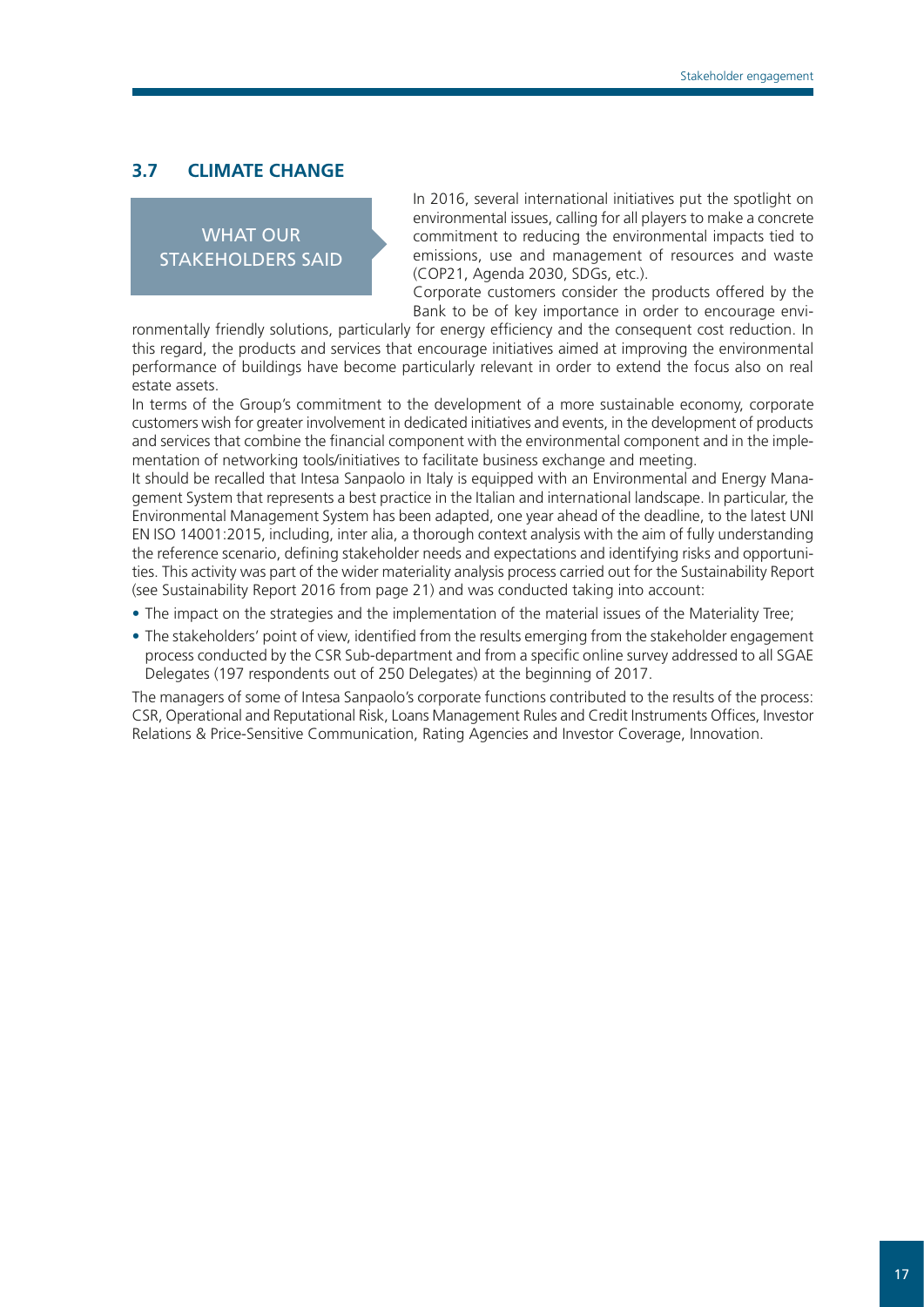**WHAT WE HAD SAID AND WHAT WE DID**



**OUR OBJECTIVES FOR 2017**

#### **Greenhouse gas emissions**

- Direct and indirect  $CO_2$  emissions (Scope 1 + 2): they recorded a reduction of about 10%;
- electrical and thermal consumption: they recorded a net reduction in CO<sub>2</sub> equivalent emissions of 10.5%;
- scope 3 indirect emission reporting: widening of the reporting perimeter and an improvement in the evaluation methodologies.

#### **Energy**

•Reduction in energy consumption by 6.7% compared to 2015: actions were taken to optimise management and energy efficiency, including the increasingly widespread use of web-managed power consumption measurement systems, replacement of boilers with condensation plants, high-performance heat pumps and refrigeration units, modernisation of electrical systems and replacement of lighting systems with LED lamps.

#### **Paper**

- •Reduction in paper consumption: about 500 tonnes (6.2%) compared to 2015;
- •dematerialisation: the project aimed at the dematerialisation of contracts and numerous banking services continued;
- the commitment to buying environmentally friendly paper (whether recycled or from certified origin) in both Italy and at International Subsidiary Banks continued.

#### **Waste**

- •A 2.2% reduction was achieved compared to 2015;
- training: a new in-branch waste management course was conducted within the e-learning platform "Ambientiamo".

#### **Mobility**

•Alternatives to the use of private and individual transport: an agreement was signed on territorial and professional mobility which favours closeness to the residence of colleagues working in distant places and with particular personal needs. Numerous conventions were also signed with local public transport companies (Florence, Milan, Naples, Padua, Turin and Venice, extending to Bologna and Rome in 2016).

#### **Water**

•A 2% consumption reduction was achieved compared to 2015. The Group continued to monitor water consumption in order to keep constant consumption compared to current levels.

*(see Sustainability Report 2016* [\[i\]](http://www.group.intesasanpaolo.com/scriptIsir0/si09/contentData/view/BILANCIO_SOCIALE_2016_eng.pdf?id=CNT-05-00000004D70E3&ct=application/pdf) *from page 119)*

#### **Greenhouse gas emissions**

•Adopt the new multiannual Climate Change Action Plan with the objective of setting new targets for  $CO<sub>2</sub>$  emission reduction in 2022. With regards to the reporting of Scope3 emissions, submit a new version of the home-work commuting survey questionnaires to colleagues so as to improve the reporting of such emissions.

#### **Energy**

• The Group continued with the replacement of refrigeration units containing R22, the replacement of lighting equipment with high efficiency equipment, the replacement of boilers and the actions aimed at increasing the operational efficiency of the systems already installed.

#### **Paper**

•Continue the dematerialisation actions with further expansion of the perimeter. The purchase of environmentally friendly paper (whether recycled or from certified origin) is expected to increase both in Italy and at International Subsidiary Banks.

#### **Waste**

•Develop a specific training initiative in "smart" mode.

#### **Mobility**

- •Continue the development of mobility projects in the sharing economy landscape - to promote alternative transport solutions with a low environmental impact;
- conduct a new questionnaire on home-work commuting in order to evaluate the effectiveness of the existing solutions and guide future projects;
- •develop a new Internet platform that will make training more effective, modular, and even remotely accessible during flexible working days, without having to travel to ensure attendance in the classroom;
- in synergy with the Intesa Sanpaolo Employees' Association, implement a platform for the sale of public transport subscriptions at discounted prices for family members/pensioners;
- •promote the development of common mobility services through synergies with other local companies.

#### **Water**

•Continue the monitoring of water consumption.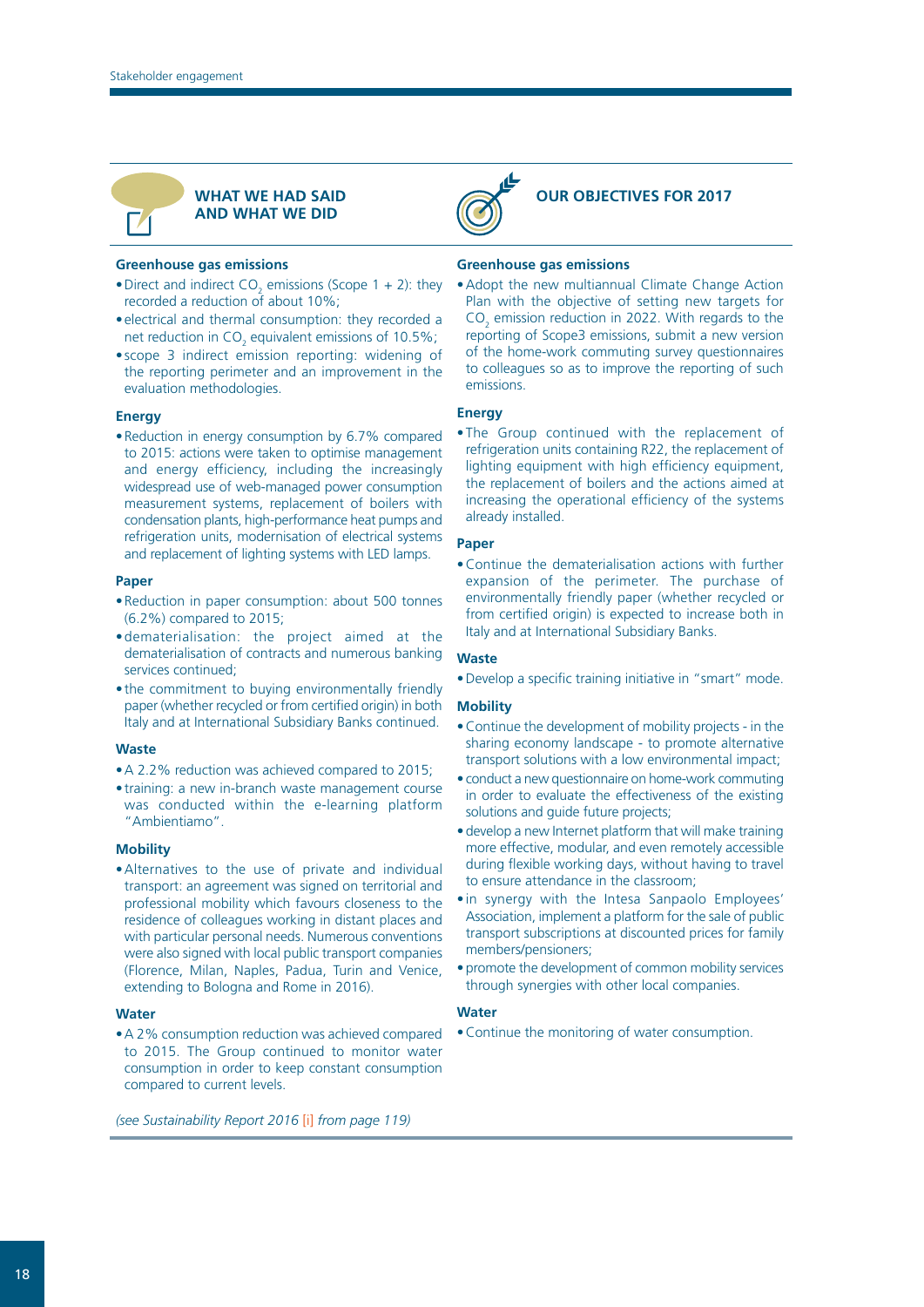# <span id="page-20-0"></span>**3.8 RESPONSIBLE MANAGEMENT OF THE SUPPLY CHAIN**

WHAT OUR STAKEHOLDERS SAID The issues of transparency, fairness in the management and stipulation of contracts and the adequacy of invoice payment times have emerged as relevant in the relationship with suppliers.

The perception of Intesa Sanpaolo's activities aimed at integrating social and environmental responsibility criteria in the selection and evaluation of suppliers is positive. A high

percentage of Intesa Sanpaolo suppliers declares to be in possession of certifications on their relevant raw materials, on the waste disposal systems and the health and safety of workers, as well as a corporate Code of Ethics.



#### **Supplier selection and evaluation criteria**

• The new Portal Vendor Management module requires suppliers and potential subcontractors to compile a mandatory section dedicated to CSR themes and to update their position and compulsory documentation on an annual basis.

#### **CSR training for an effective monitoring of the supply chain**

• Training courses were held on "Responsabilità e pensiero sistemico" (Responsibility and systemic thinking), "Diffusione della cultura del rischio" (Spread of a culture of risk-awareness) and specific seminars on CSR issues and business sustainability.

#### **Updating of contractual standards**

• In the second half of 2016, contractual standards were revised in order to improve controls on specific issues and to align the relationship with all suppliers, including foreign suppliers, and subcontractors.

*(see Sustainability Report 2016* [\[i\]](http://www.group.intesasanpaolo.com/scriptIsir0/si09/contentData/view/BILANCIO_SOCIALE_2016_eng.pdf?id=CNT-05-00000004D70E3&ct=application/pdf) *from page 96)*



# **OUR OBJECTIVES FOR 2017**

# **Supplier selection and evaluation criteria**

Development of the "Suppliers' Portal":

- implement the "Vendor Management" module for the registration of all suppliers and subcontractors, which includes technical evaluation and CSR indicators for the monitoring of the whole supply chain of the Procurement Department in relation to the calculated risk types;
- intervene, where appropriate, with a social and environmental risk mitigation action plan to improve the position of any situation highlighted as being critical;
- extend the new "Suppliers' Portal" also to purchases made by the Real Estate and Logistics Department and gradually, in subsequent years, also to those of the other International Subsidiary Banks and companies of the Intesa Sanpaolo Group, according to the organisational model of the Group's Procurement Department in force from time to time.

#### **Updating of contractual standards**

• launch the pilot phase of the new "Contract Module" of the Suppliers' Portal (contract board) to align the contractual obligations of both Italian and foreign suppliers and subcontractors with the regulations that have been put into place (e.g. regulations on circulation and disposal of electrical and electronic equipment waste), providing for a specific obligation to document at any time - where required - the fulfilment of the commitments undertaken.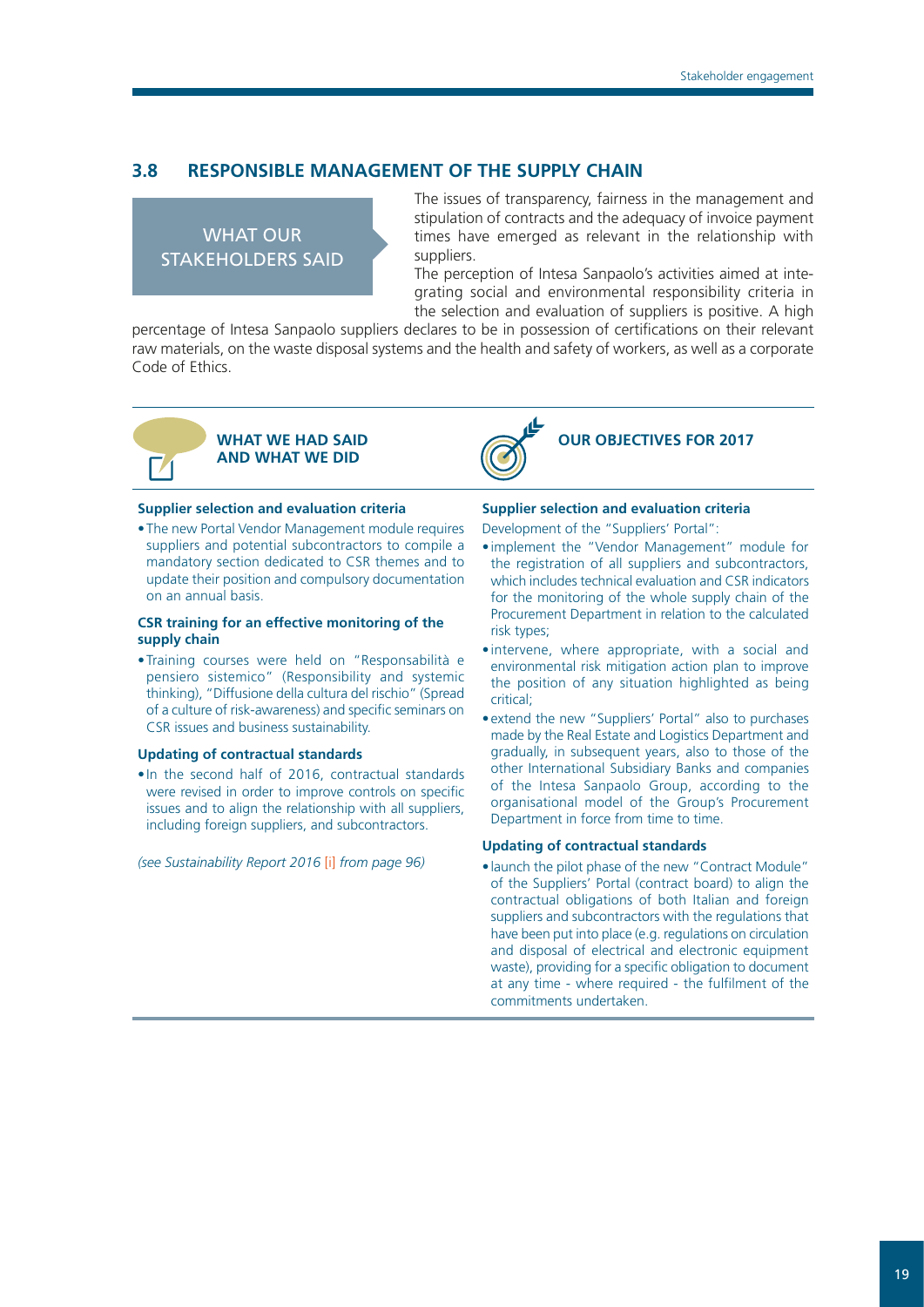# <span id="page-21-0"></span>**3.9 RELATIONS WITH THE COMMUNITY**

WHAT OUR STAKEHOLDERS SAID In addition to media analysis, the verification of the effectiveness of Intesa Sanpaolo's actions with regard to the community was conducted across customer stakeholders, third sector stakeholders (see the chapter "Credit access and asset management") and environmental stakeholders (see the chapters "Business risk management" and "Climate change").

In 2016 community stakeholders (in particular international organisations) and employees (in particular trade unions) in 2016 placed particular emphasis on the theme

of "combating poverty and marginalisation", also in the context of the sustainable development targets set at international level (SDGs, 2030 European Agenda, etc.).

Support to culture is considered a key contribution from the Bank for sustainable development, with an impact on the economic growth of the territories as well.



**WHAT WE HAD SAID AND WHAT WE DID**



# **OUR OBJECTIVES FOR 2017**

#### **Gallerie d'Italia and social initiatives**

• The activities conducted with schools, universities, cultural institutions and associations continued. In particular, initiatives dedicated to disadvantaged and vulnerable social categories (e.g. people with disabilities in day care centres and asylum seekers, Alzheimer's sufferers, visually impaired, or people with emotional disorders) were proposed.

#### **Donations through the Charity Fund**

- •Over 84% of central national donations of the Charity Fund went to support vulnerable categories;
- •68% of local donations, managed in a decentralised manner by the regional governance centres of the Banca dei Territori Division, was devoted to projects in favour of the weakest population groups.

#### **Reporting**

The London Benchmarking Group (LBG) methodology continued to be applied for the evaluation of community contributions and the submission of specific case studies presented with the related impact assessment.

*(see Sustainability Report 2016* [\[i\]](http://www.group.intesasanpaolo.com/scriptIsir0/si09/contentData/view/BILANCIO_SOCIALE_2016_eng.pdf?id=CNT-05-00000004D70E3&ct=application/pdf) *from page 98)*

#### **Progetto Cultura**

- •Restituzioni Project: consolidate the national and international dimension while at the same time enhancing its territorial value;
- exhibition projects: confirm the positioning of Gallerie d'Italia among the museums of excellence in the Italian landscape;
- artistic heritage: enhance and make available to the public a growing number of artwork; expand the network of collaborations with universities and centres of excellence in scientific research in the field of restoration, safeguarding, protection and enhancement of the archaeological, historical and artistic heritage through targeted partnerships and scholarship funding.

#### **Donations through the Charity Fund**

- •Central donations: allocate a high share of resources (> 80%) to support projects in favour of the weaker sections of the population, operating according to an increasingly more stringent selection mechanism in relation to project and counterparty quality;
- local donations: address the choices of the regional governance centres towards a gradual increase in the shares allocated equal to or greater than 60% in support of projects in favour of vulnerable categories;
- IT platform for application management: launch a new method of monitoring large-scale projects with direct ownership of the Bodies in charge of implementation.

#### **Business initiatives in the community**

•Continue the commitment to ensuring a constant dialogue with local communities to strengthen synergies, intercept their needs and carry out extensive and continuous interventions aimed at safeguarding and enhancing the country's cultural heritage, sharing the Group's artistic heritage with the public, foster cultural and training opportunities for young people, promote development sustainability and enhance inclusion projects.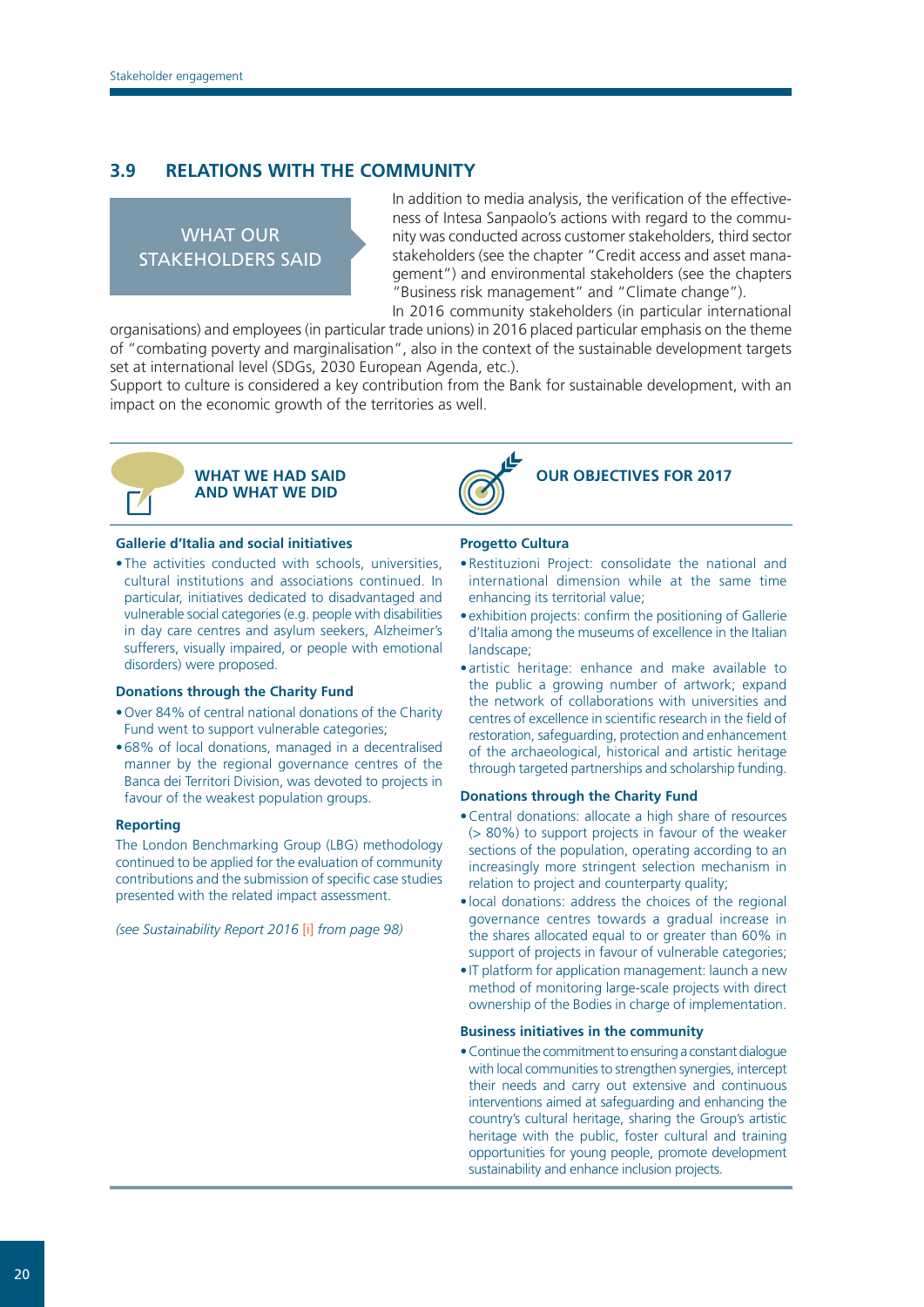# <span id="page-22-0"></span>4 MULTI-STAKEHOLDER FORUMS

In 2016, Intesa Sanpaolo set up two local Multi-stakeholder forums in order to:

- gain a better understanding of the peculiarities and the most relevant issues of the territory;
- gather expectations with respect to the Bank's role and perceptions with respect to the value created on the territory;
- collect ideas for improvement actions from local stakeholders.

A Forum was set up in Naples in the regional governance centre of Campania, Basilicata, Calabria, Puglia and Sicilia, and one in Bergamo in the Lombardia regional governance centre. All activities were planned and organised in concert between the CSR Sub-Department and the regional governance centres, starting from the definition of the objectives and integrating information needs on social and environmental responsibility issues and on business issues.

#### **Participants**

The stakeholders involved were identified according to the relevant issues for the territory and as subjects with a direct and indirect interest in the Group's activities (customers, associations, stakeholders with specific interests, etc.) or those with specialist and technical-scientific expertise in the themes of reference (universities, research centres, etc.). There were 27 participants at the Naples Forum and 21 at the one in Bergamo, according to the categories shown below:

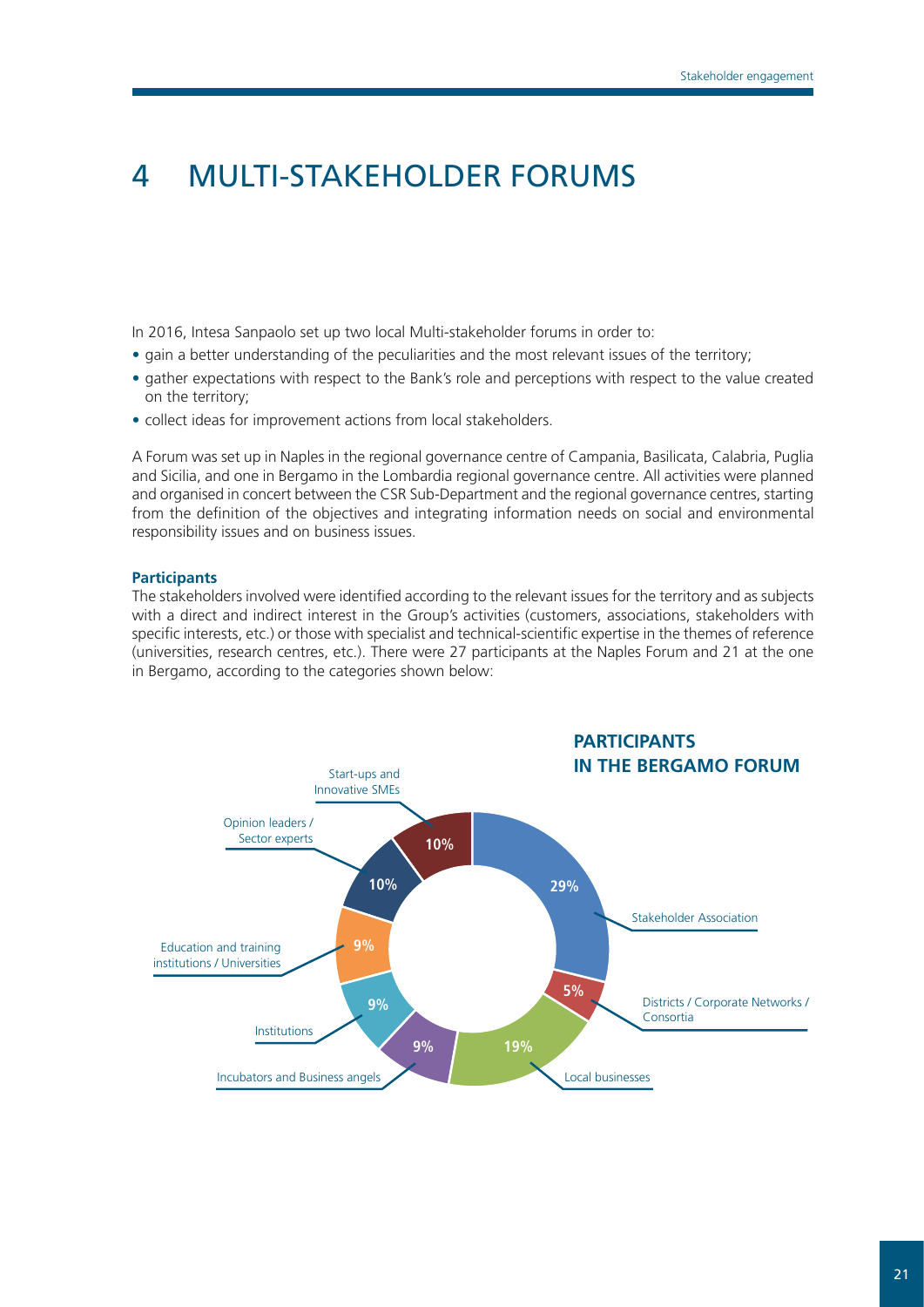

# **PARTICIPANTS**

#### **The main findings from the multi-stakeholder forums: the territorial perspective**

In both territories, four themes emerged as relevant and were discussed by stakeholders in thematic round tables, as shown below, defined following the analysis of the local context and the direct involvement of the internal functions within the regional governance centres.



The first two round tables dealt with aspects linked to economic, social and environmental development: the theme of the development of entrepreneurial and managerial skills of local businesses and the community with focus on internationalisation, digitisation, environment, and the theme of technological, organisational-managerial and social innovation.

The other two round tables covered specific sectors, considered to be key to the development of the territories: the food and agriculture sector and tourism.

Below are the main findings that emerged for each thematic round table and the response from the competent regional governance centres.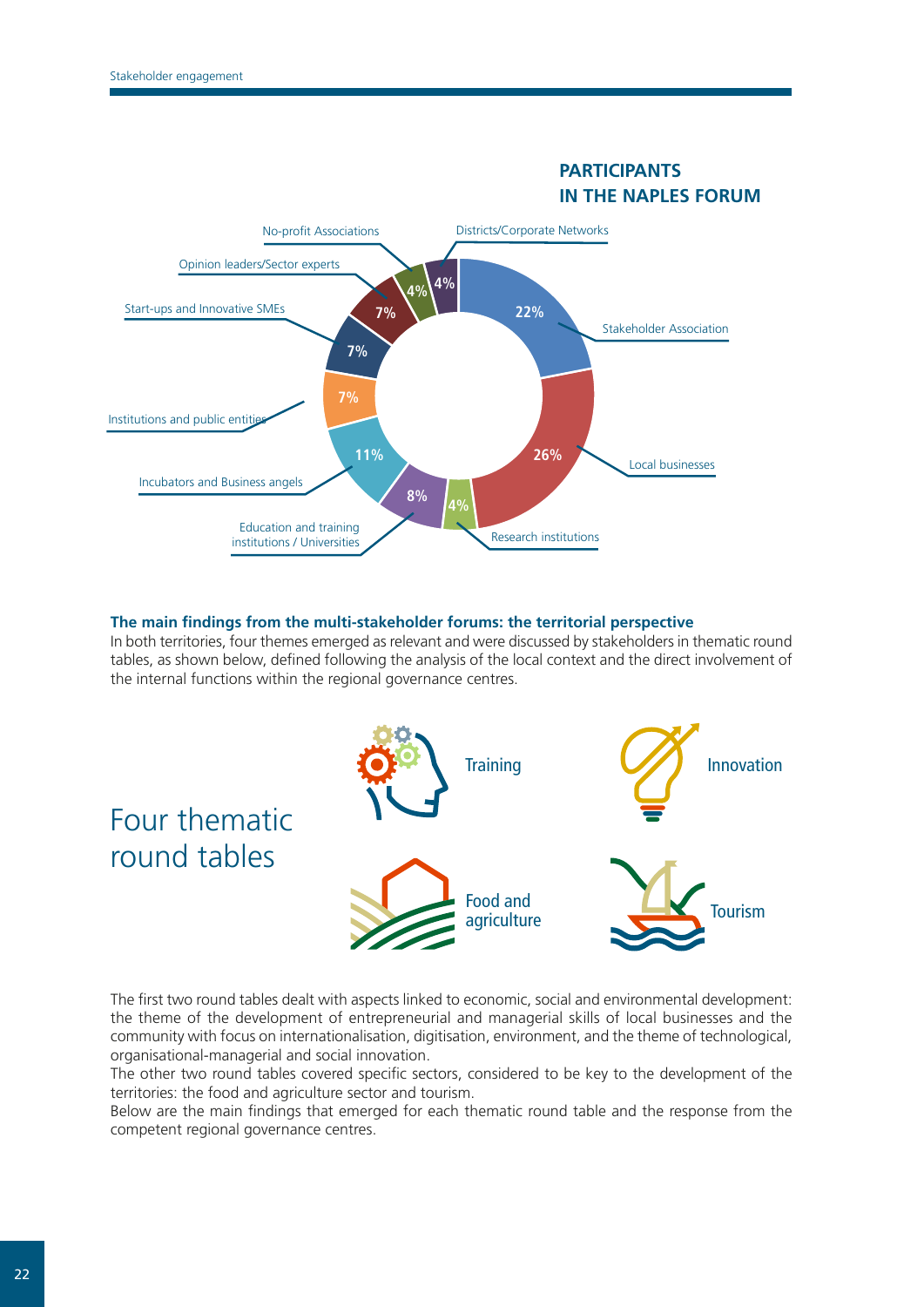# **PROFESSIONAL TRAINING, DEVELOPMENT OF ENTREPRENEURIAL SKILLS AND SUPPORT TO THE LOCAL COMMUNITY**



The increasing globalisation, the economic crisis and the digital transformation that have swept over Italy in recent years have led to structural changes in the Italian business system both in terms of business models and the needs for businesses to acquire the necessary tools and managerial skills to remain competitive on the markets. Said development is necessary to facilitate the generational transition, dimensional growth and internationalisation processes, as well as innovation, closely linked to digitalisation. Both in the north and south of Italy, these evolutionary changes are still finding busi-

nesses, especially small to medium sized ones, not always prepared from the technical and managerial point of view.

## **WHAT WE HAVE DONE**

Implementation of training courses for the development of managerial skills:

- Intesa Sanpaolo Formazione implemented the "Skills4Business" training programme with modules addressed to SMEs, businesses and retail customers, including several areas: Digital Transformation, Think International and Think Green. Training sessions were organised for SMEs in the two regional governance centres. More specifically:
	- Digital Transformation, conducted in collaboration with the Business School of the "24 ore" Group, where companies can acquire the basic skills required for digitisation. The course involves an innovative check-up of the digital skills of the participating companies;
	- Think International, a training course where companies can gain an insight into the logics required for the internationalisation process of their business;
	- Think Green, a training course part of Intesa's protocol "Diamo credito all'agroalimentare italiano" (Granting credit to the Italian food and agricultural industry) signed by the Intesa Sanpaolo Group with the Ministry of Agriculture, dedicated to companies operating in the food and agriculture sector. It is a course that aims to increase the skills of entrepreneurs in the food and agriculture industry to innovate their own company and seize the opportunities represented by the RDPs (Rural Development Plans).

Meetings and collaborations with local key players:

- The regional governance centre of Campania, Basilicata, Calabria, Puglia and Sicily held local meetings in concert with Intesa Formazione, to spread the knowledge of the new Patent box facilitated taxation scheme;
- The Lombardy regional governance centre initiated collaborations with the Galli Academy of Fine Arts in order to create a network of local businesses and schools with the aim of encouraging young people's job placement and support to art and culture initiatives.

Local financial support:

• The Lombardy regional governance centre entered into "PerTe Prestito Con Lode" agreements with various technical institutes (Scuola di volo AIR Vergiate, T.P.S. Group di Gallarate, Fondazione ITS di Bergamo – Nuove tecnologie per il Made in Italy, IATH - Accademia Internazionale del Turismo e dell'Ospitalità) with the aim of fostering and developing a high level education. The agreements allow access to credit for students, vulnerable and young people with limited resources thus acting as a bridge for the transition from the world of education to work.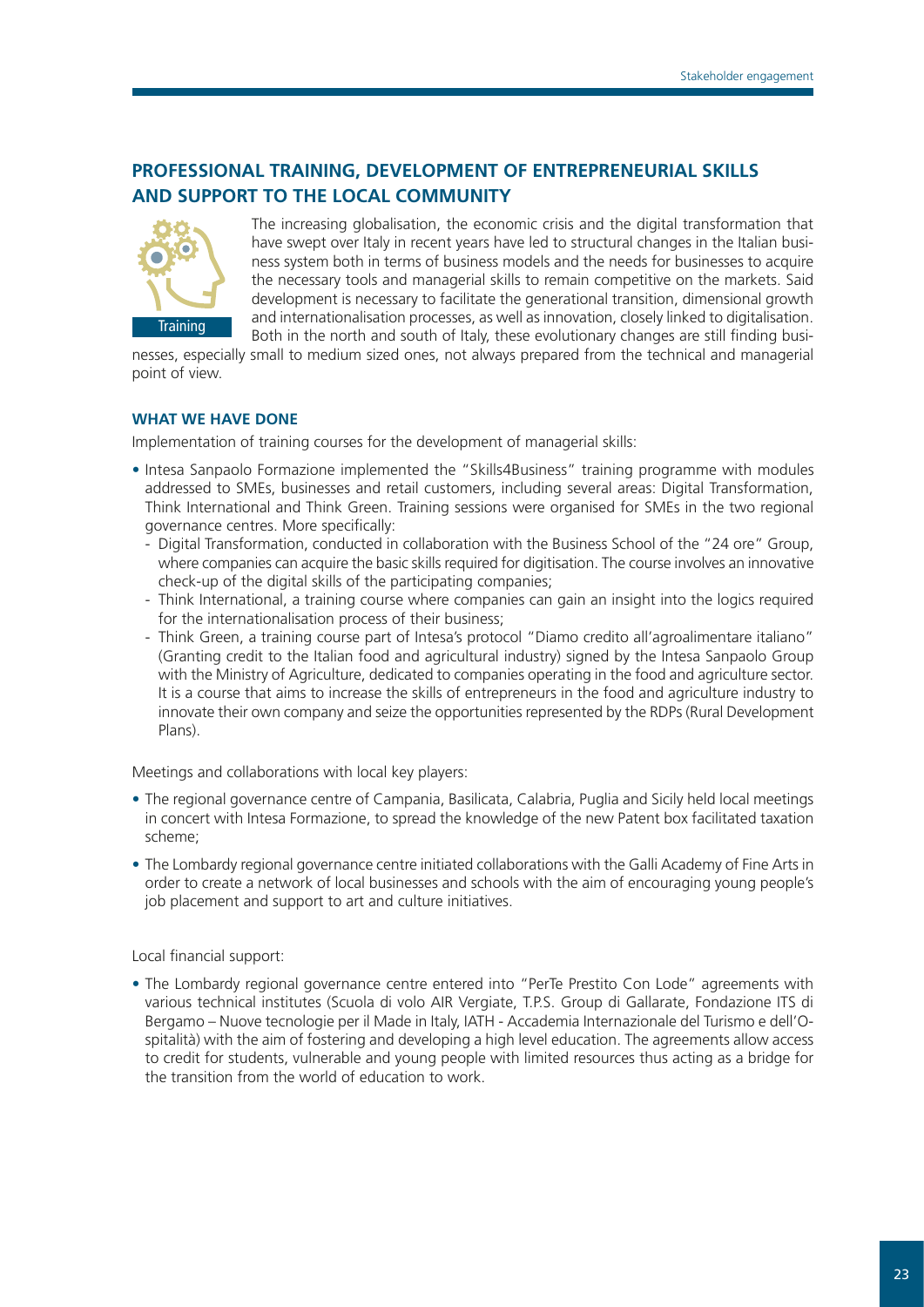# **INNOVATION: SUPPORT TO BUSINESSES AND START-UPS**



Innovation is considered to be one of the development areas with the highest potential for business growth. A critical point in the South is the weak link between local managerial culture and companies' propensity to innovate due to the difficulty in creating a generational shift in a context of small to medium sized businesses characterised by a family-run structure. Lombardy is the most highly developed region in the Italian context, both in terms of the number of start-ups and innovative SMEs at the local level, as well as in terms of the presence of hubs and innovation centres.

Stakeholders believe that priority should be given to supporting innovative businesses and start-ups in the development of entrepreneurial skills, in strategic choices, such as the type of industry and the market to enter and in the creation of networking systems to facilitate contact with other businesses, investors and local key players to create "networking" opportunities. In today's context it is important to think about innovation as an element capable of developing a more sustainable business approach, one that is more socially and environmentally responsible in terms of impact reduction and risk management. In this sense, it is necessary to foster the development of skills and knowledge related to these issues, which are still little known and recognised within companies, especially among small and medium-sized enterprises. Finally, it is vital to encourage both public and private research and aid the Public Administration in the launching of innovative projects such as smart cities, in the definition of policies aimed at creating brain hubs and innovation-driven business networks, possibly organised according to clusters of development sectors and strategic chains.

### **WHAT WE HAVE DONE**

Activation of synergies among local key players:

• Intesa Sanpaolo signed an agreement with Confindustria Piccola Industria to promote SME investment in research, innovation and training. The agreement "Progettare il futuro. Accelerazione, trasformazione digitale, competitività" (Planning the future. Acceleration, digital transformation, competitiveness) provides companies with a 90 billion credit limit and focuses on qualifying processes to finance growth, accelerating business investment, both through the use of a new rating model (capable of enhancing immaterial/intangible aspects along with purely financial and economic ones of the individual business realities) and with the proposal of targeted medium-long term financing solutions. The agreement also envisages the development of company employees through training activities and the creation of ecosystems or business networking. The regional governance centres conducted local road shows to meet corporate customers and present the opportunities offered by the agreement.

Business matching:

• Intesa Sanpaolo's digital platform "Tech-marketplace" which promotes the interaction between start-ups, tech SMEs and businesses, encouraging the meeting between technology innovation demand and supply, was made available. The goal is to create partnerships, trade agreements and acquisitions. With regard to businesses, it supports the exploration of technologies and new solutions for their business challenges. For start-ups and SMEs that supply technology, it facilitates the search for potential stakeholders within a select network.

Tools in support of local start-ups:

• A new start-up credit rating model called the Due Diligence Tool Scorecard (DATS) - already included in the Rules for credit-granting - was made official. This is the first "forward looking" valuation model adopted by a bank for debt financing, based on logics derived from the evaluation of investors in Venture Capital, borrowing the skills built over the past few years within the Intesa Sanpaolo Group. This new tool enables innovative companies and the Bank to best seize the opportunities offered by government measures and growth facilitations, recently extended to Industria 4.0 Plan. To date, the regional governance centre of Campania, Basilicata, Calabria and Puglia has adopted this new evaluation tool for over thirty new customers.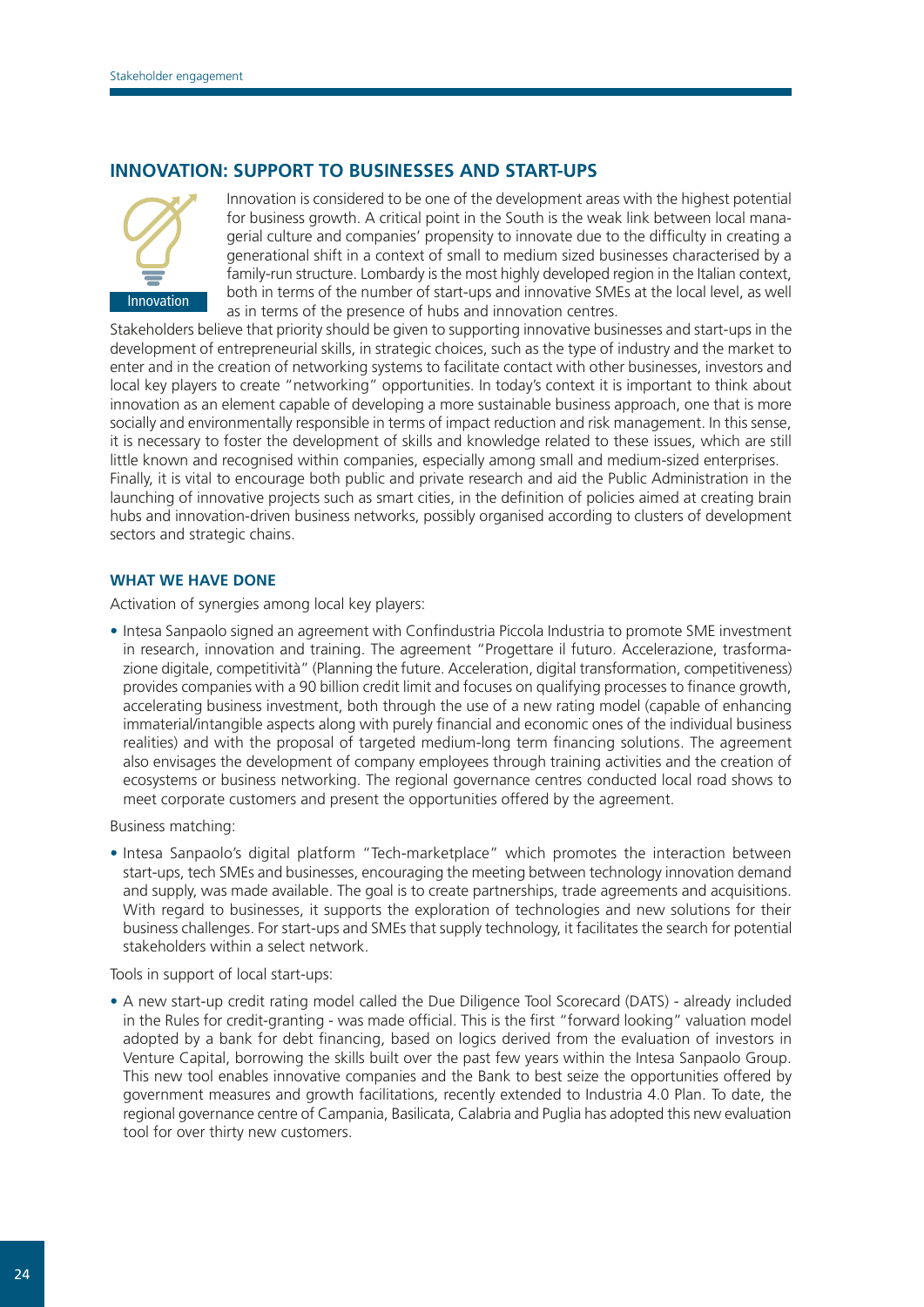Internationalisation processes for Innovative Start-ups and SMEs

• A first event dedicated to the Automotive sector was held to foster the internationalisation process of Innovative Start-ups and SMEs in the Regional Governance Centre of Campania, Basilicata, Calabria and Puglia. 10 English and Italian start-ups with technologies applicable to the automotive industry participated in "Meet the right start up!", the matchmaking event between early-stage companies and corporate customers that was held in London from 24 to 26 November within the Intesa Sanpaolo London HUB. The initiative offered to Start-ups selected by the Intesa Sanpaolo Innovation Observatory and SETSquared<sup>1</sup> [\[i\]](http://www.setsquared.co.uk/) the opportunity to present and discuss their project proposals during one-to-one meetings with investors. Customers were thus able to explore state-of-the-art solutions in their business segments and start industrial relations outside their home boundaries.

Agreements with incubators for start-up development:

• The Regional Governance Centre of Campania, Basilicata, Calabria, Puglia and Sicily, in order to strengthen the services tied to innovation, signed an agreement with Federico II University for the creation of an innovation hub at the university complex; the Lombardy Regional Governance Centre also entered into agreements with incubators for the development of local start-ups and SMEs.

Development of information portals:

• The Group implemented "Knowledgeshare", a project born out of the collaboration between the Area Chief Innovation Officer of Intesa Sanpaolo, the Politecnico di Torino and Netval, the group that currently includes 56 Italian universities and 6 non-university public research institutes: the portal with information related to patents and technologies available to companies in which to find know-how and skills for the search of innovative solutions to specific business needs.

<sup>1</sup> collaboration between five leading universities in the Research field: Bath, Bristol, Exeter, Southampton and Surrey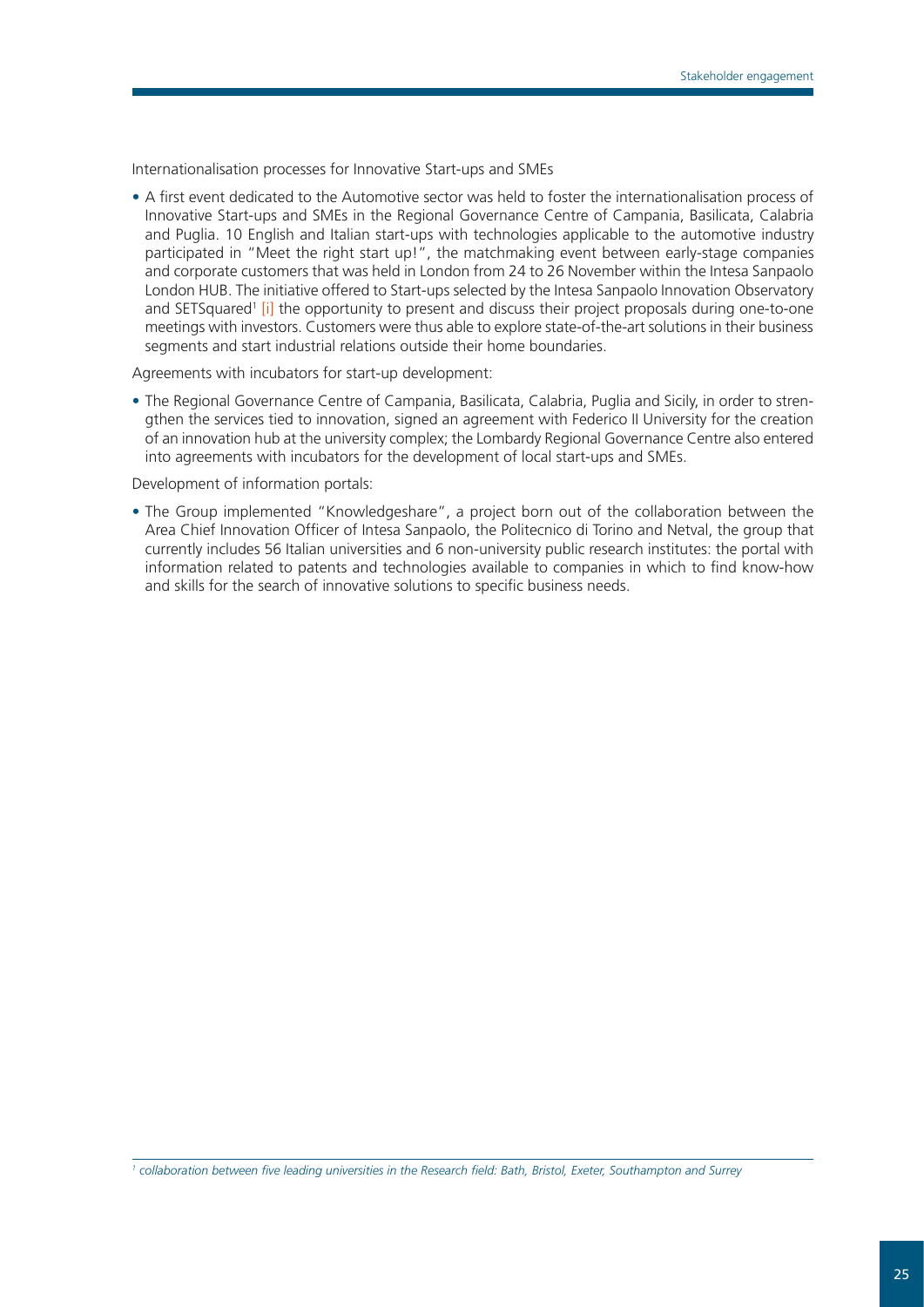# **SUPPORT TO THE AGRICULTURAL AND AGRO-FOOD SECTOR**



Both in the North and in the South of Italy, the boost to technology, product and process innovation, especially in terms of production specialisation and the creation of chains and districts, emerges as a priority area for the agri-food sector. The boost to innovation goes hand in hand with the development of companies' managerial and entrepreneurial skills as a factor that favours the choice and proper management of investments.

Another important element for the sector is exports and the internationalisation of companies. To aid such a boost, it is necessary to encourage forms of association with the aim of creating supply concentration, cost and infrastructure sharing systems.

Given the numerous effects that the climate change and depletion of land and soil biodiversity have had on the sector's economy over recent years, greater attention has been paid to sustainable farming methods by both businesses and consumers.

The sustainability of the sector is also linked to the social sphere, especially in the South where the issue of human rights and labour protection remains critical.

### **WHAT WE HAVE DONE**

Activation of synergies among local key players:

- Intesa Sanpaolo entered into a cooperation agreement with the Ministry of Food and Agriculture and Forestry Policies (Mipaf) aimed at providing concrete and specific responses to agribusinesses on access to credit. Through the agreement, the Banking Group has made a 6 billion euro credit limit available in three years to encourage investment in innovation, facilitate exports and internationalisation processes, aid generational turnover and resource training actions. The agreement provides to the agrifood sector 1.2 billion euro in three years to promote growth and employment opportunities in a strategic sector for the region's economy. The regional governance centres conducted local road shows to meet corporate customers and present the opportunities offered by the agreement;
- in order to access Intesa Sanpaolo's funding, agricultural and agri-food businesses can also rely on the "Programma Filiere", the project approved by the Bank to develop the production chains of excellence, enabling them to work in a logic that facilitates and improves access to credit.

Meetings and collaborations with local key players:

- The regional governance centre of Campania, Basilicata, Calabria, Puglia and Sicily organised a travelling tour across all the relevant Regions in collaboration with "Studi e Ricerche per il Mezzogiorno" (SRM) to give greater impetus to the dissemination of agricultural themes with the aim of promoting the development of the sector;
- the Lombardy regional governance centre acted as sponsor of the Food & Science Festival in Mantova, a three-day debate that followed on from Expo 2015, addressing the issue of nutrition in the light of the demographic explosion and the opportunities offered by science for agricultural productivity.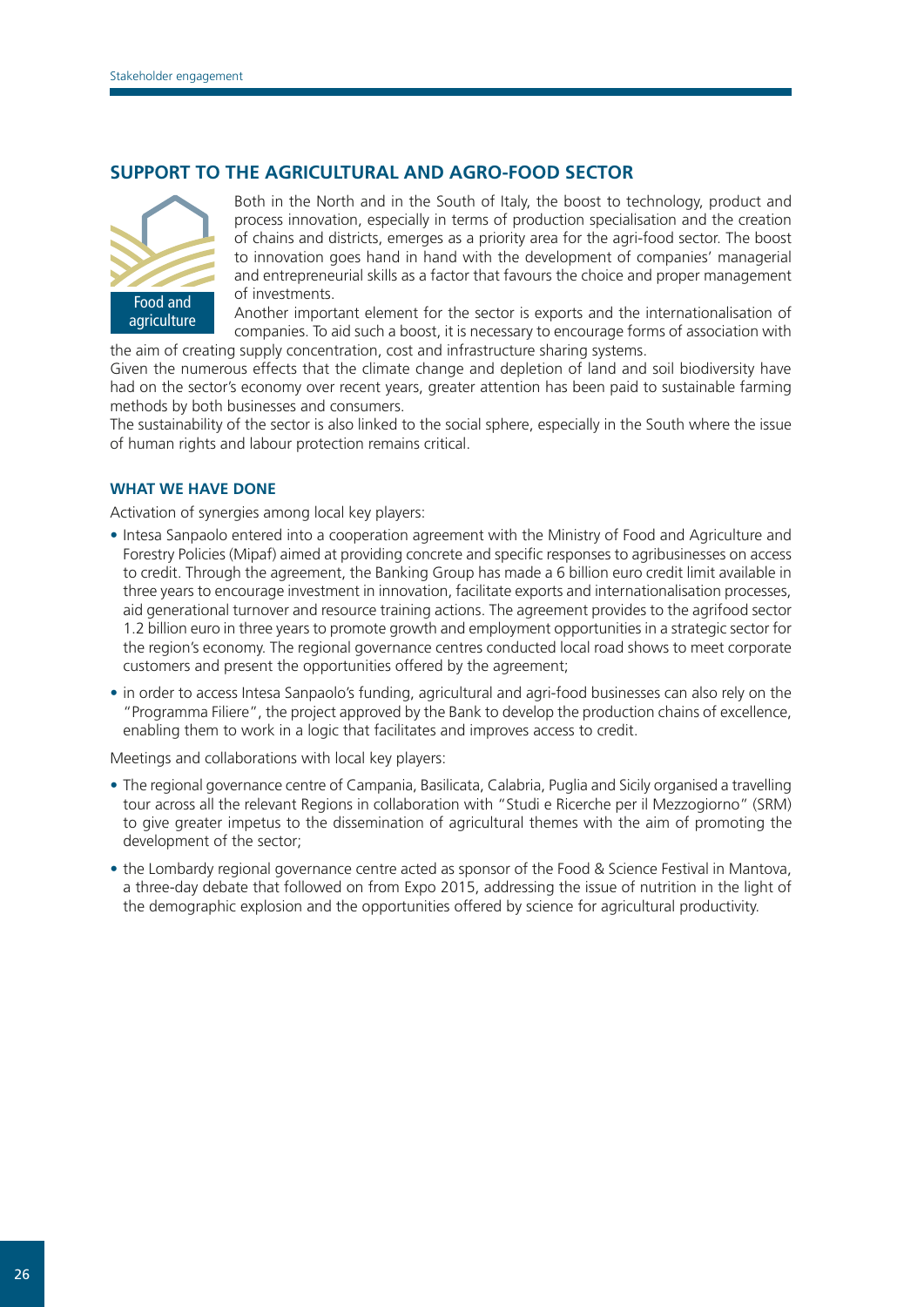# **SUPPORT TO THE TOURISM SECTOR AND ENHANCEMENT OF THE LOCAL TERRITORY AS A LEVER FOR DEVELOPMENT**



Tourism is a relevant sector for economic and social development both in the south and the north of Italy, however different specific characteristics emerged between the two territories.

The south, which possesses an environmental and landscaping, artistic, cultural and food and wine heritage and is also known for its hospitality culture, shows areas for improvement mainly linked to the management and enhancement of existing assets, structures and infrastructures.

Tourism in the Lombardy area (excluding the city of Milan) which has as its main elements the lakes areas (Lake Garda, Lake Como) and Valtellina, hence a tourism that is more closely linked to the natural and landscaping heritage, as well as the local food excellences, shows areas for improvement linked to the enhancement of the local tourism offering.

Very similar findings and requests emerge from stakeholders in both territories, such as more integrated and long-term planning, both in terms of tourism offering and communications, also linked to the need to develop coordination policies between the public and private sector. In particular, in Lombardy, the creation of an integrated supply capable of enhancing all the food and wine specificities is considered to be a key element for tourism development.

In addition, stakeholders highlighted the need to develop sector-specific training courses (hospitality, languages, hotels, etc.) with the aim of enhancing skills with a view to improving the level of customer service, and fostering innovation (e.g. use of new technologies). In particular, the south highlighted the need to develop more specialised expertise and professionalism at the local level thus giving rise to the request to align training with market needs.

#### **WHAT WE HAVE DONE**

Activation of synergies among local key players:

• Intesa Sanpaolo and "Movimento Turismo del Vino" (Wine Tourism Movement) signed a cooperation agreement to promote wine culture, supporting the growth of tourist flows in all areas of Italy with a strong vocation for wine, improving the quality of services offered to tourists and increasing the opportunities for growth and employment in vineyard areas. Intesa Sanpaolo makes available, on the one hand, its e-commerce portal "mercatometropolitano.it" devoted to the excellence of Italian companies and the quality of Made in Italy as a showcase for the development of online sales and, on the other hand, its own skills to support investments for the growth and requalification of the various wineries.

Meetings and collaborations with local key players:

- Support of the Lombardy Regional Movimento Turismo del Vino to "Lake Como Net", a corporate network of hoteliers in Lake Como born to promote the tourist offer and support projects related to the enhancement of the territory;
- The regional governance centre of Campania, Basilicata, Calabria, Puglia and Sicily, in collaboration with SRM, organised awareness-raising events on tourism related issues, considered one of the keys to the development of the south. The main ones were: "Il Turismo in Salento" (Tourism in Salento) in Lecce and "Il Turismo nella penisola Sorrentina" (Tourism in the Sorrento Peninsula) in Sorrento.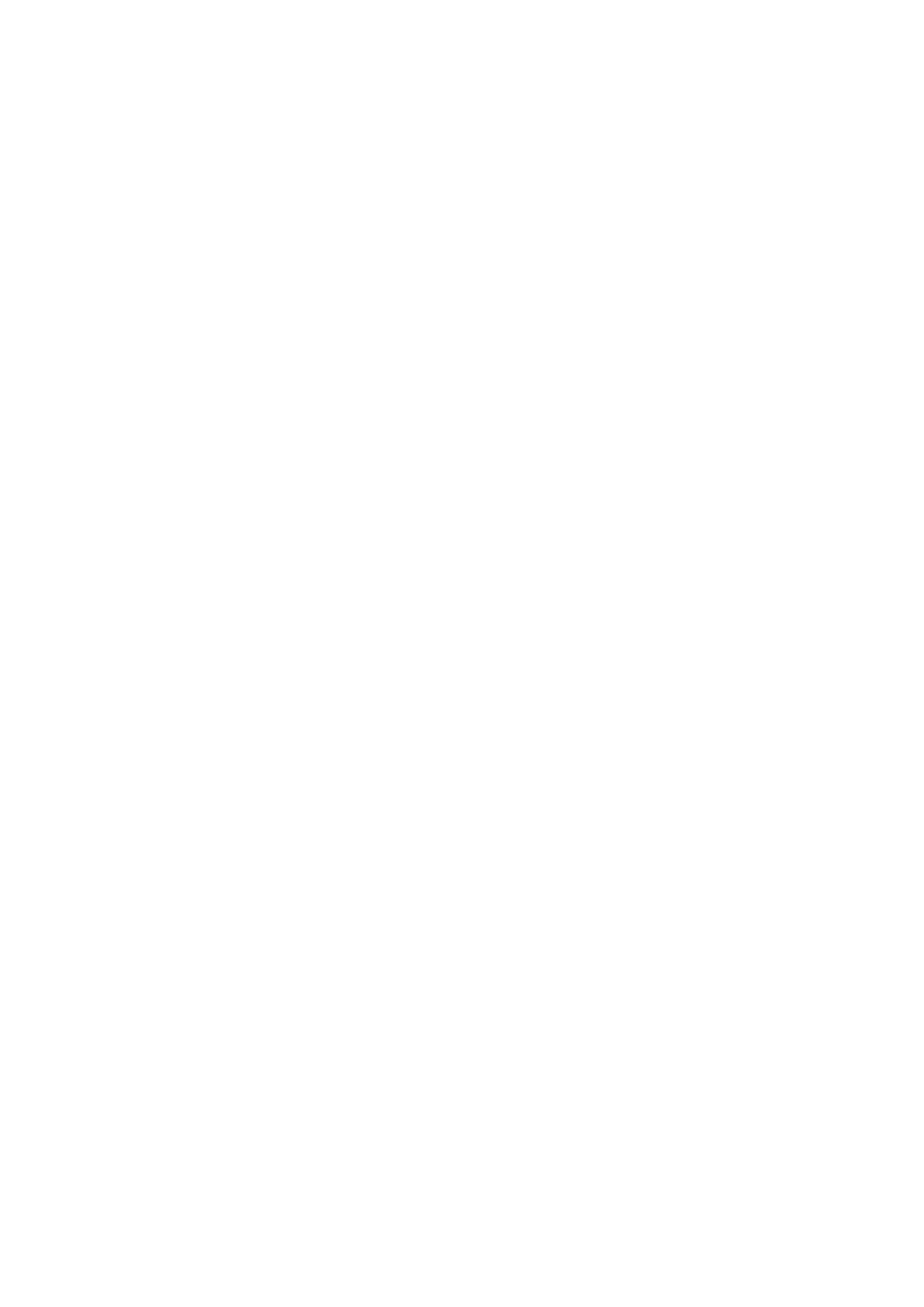# **CONTACTS**

### **Intesa Sanpaolo Spa**

| Registered Office                       | Piazza San Carlo 156<br>10121 Torino<br>Telephone: +39 011 5551         |
|-----------------------------------------|-------------------------------------------------------------------------|
| Secondary Registered Office             | Via Monte di Pietà 8<br>20121 Milano<br>Telephone: +39 02 87911         |
| For further information                 |                                                                         |
| Corporate Social Responsibility Service | E-mail: csr@intesasanpaolo.com                                          |
| Internet                                | group.intesasanpaolo.com [i]                                            |
|                                         |                                                                         |
|                                         |                                                                         |
| Production                              | Intesa Sanpaolo Spa - Corporate Social<br>Responsibility Sub-department |
| Graphic design,<br>layout and hypertext | Pensieri e Colori - Milan                                               |
|                                         |                                                                         |

Publication July 2017

### **Intesa Sanpaolo Spa**

Registered office: Piazza San Carlo 156, 10121 Torino Secondary Registered Office: Via Monte di Pietà 8, 20121 Milano Share capital: Euro 8,731,984,115.92 Registration number on the Torino Company Register and Fiscal Code 00799960158 VAT number 10810700152 Member of the National Interbank Deposit Guarantee Fund and of the National Guarantee Fund included in the National Register of Banks No. 5361 and Parent Company of "Intesa Sanpaolo" Group, included in the National Register of Banking Groups